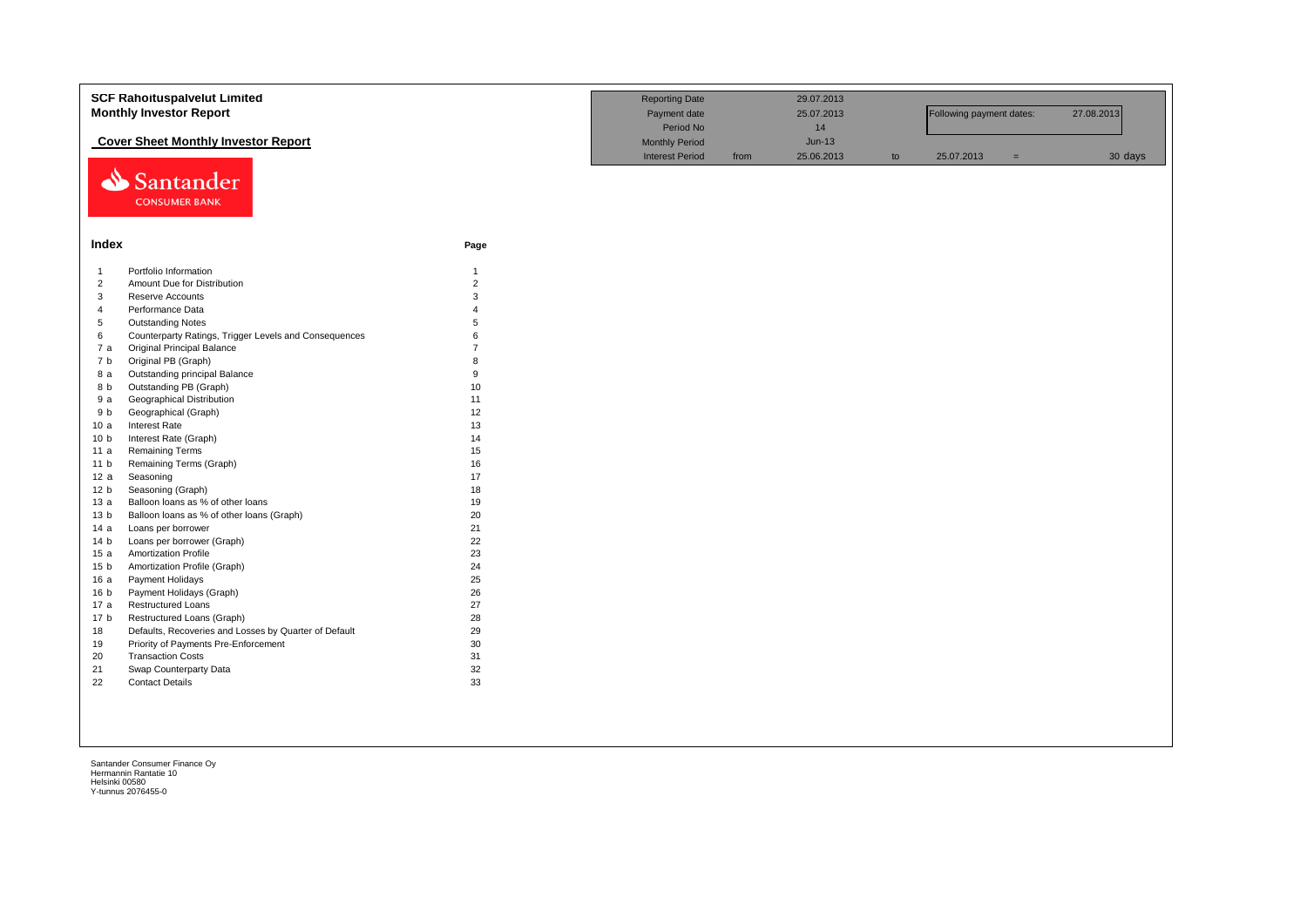| <b>SCF Rahoituspalvelut Limited</b>                  |                               | <b>Reporting Date</b>          | 29.07.2013 |                   |         |
|------------------------------------------------------|-------------------------------|--------------------------------|------------|-------------------|---------|
| <b>Monthly Investor Report</b>                       |                               | Payment date                   | 25.07.2013 |                   |         |
|                                                      |                               | Period No                      | 14         |                   |         |
| 1. Portfolio Information                             |                               | <b>Monthly Period</b>          | $Jun-13$   |                   |         |
|                                                      |                               | <b>Interest Period</b><br>from | 25.06.2013 | to $25.07.2013 =$ | 30 days |
| Santander<br>⇘<br><b>CONSUMER BANK</b>               |                               |                                |            |                   |         |
|                                                      | <b>Current Period</b>         | <b>Previous Period</b>         |            |                   |         |
|                                                      |                               |                                |            |                   |         |
|                                                      | <b>Aggregated Outstanding</b> | <b>Aggregated Outstanding</b>  |            |                   |         |
| <b>Outstanding receivables</b>                       | <b>Principal Amount</b>       | <b>Principal Amount</b>        |            |                   |         |
| <b>Opening balance</b>                               | 216 376 204,66 EUR            | 232 519 910,14 EUR             |            |                   |         |
| Scheduled Loan Principal Repayments                  | 6 860 487,43 EUR              | 7 550 345,44 EUR               |            |                   |         |
| Prepayments                                          | 6 816 893,62 EUR              | 8 376 483,14 EUR               |            |                   |         |
| <b>Deemed Collections</b>                            | <b>EUR</b><br>$\sim$          | 85 650,35 EUR                  |            |                   |         |
| <b>Total Principal Payments Received</b>             | 13 677 381,05 EUR             | 16 012 478,93 EUR              |            |                   |         |
|                                                      |                               | <b>EUR</b>                     |            |                   |         |
| New Defaulted Auto Loans in Period                   | 264 055,38<br>EUR             | 131 226,55 EUR                 |            |                   |         |
| <b>Closing Balance</b>                               | 202 434 768,23 EUR            | 216 376 204,66 EUR             |            |                   |         |
|                                                      |                               |                                |            |                   |         |
| <b>Total revenue collections</b>                     |                               |                                |            |                   |         |
| Revenue and fees received on loan balances           | 1 086 541,86 EUR              | 1 272 798,77 EUR               |            |                   |         |
| recoveries on loans in default                       | 142 486,67 EUR                | 35 427,10 EUR                  |            |                   |         |
| of which proceeds from bad debt sales                | <b>EUR</b><br>$\sim$          | - EUR                          |            |                   |         |
| of which due to proceeds exceeding valuation         | <b>EUR</b><br>$\sim$          | <b>EUR</b><br>$\sim$           |            |                   |         |
| Total revenue received in period                     | 1 229 028,53 EUR              | 1 308 225,87 EUR               |            |                   |         |
| # Loans                                              |                               |                                |            |                   |         |
| At beginning of period                               | 27 720 Loans                  | 28 952 Loans                   |            |                   |         |
| Paid in full                                         | 1152 Loans                    | 1 203 Loans                    |            |                   |         |
| Repurchased (Deemed Collections)                     | - Loans                       | 10 Loans                       |            |                   |         |
| New loans into Default                               | 15 Loans                      | 19 Loans                       |            |                   |         |
| of which required payment to customer upon valuation | 1 Loans                       | 1 Loans                        |            |                   |         |
| At end of period                                     | 26 553 Loans                  | 27 720 Loans                   |            |                   |         |
|                                                      |                               |                                |            |                   |         |
|                                                      |                               |                                |            |                   |         |
| Weighted Average Loan Return                         | 6,23%                         |                                |            |                   |         |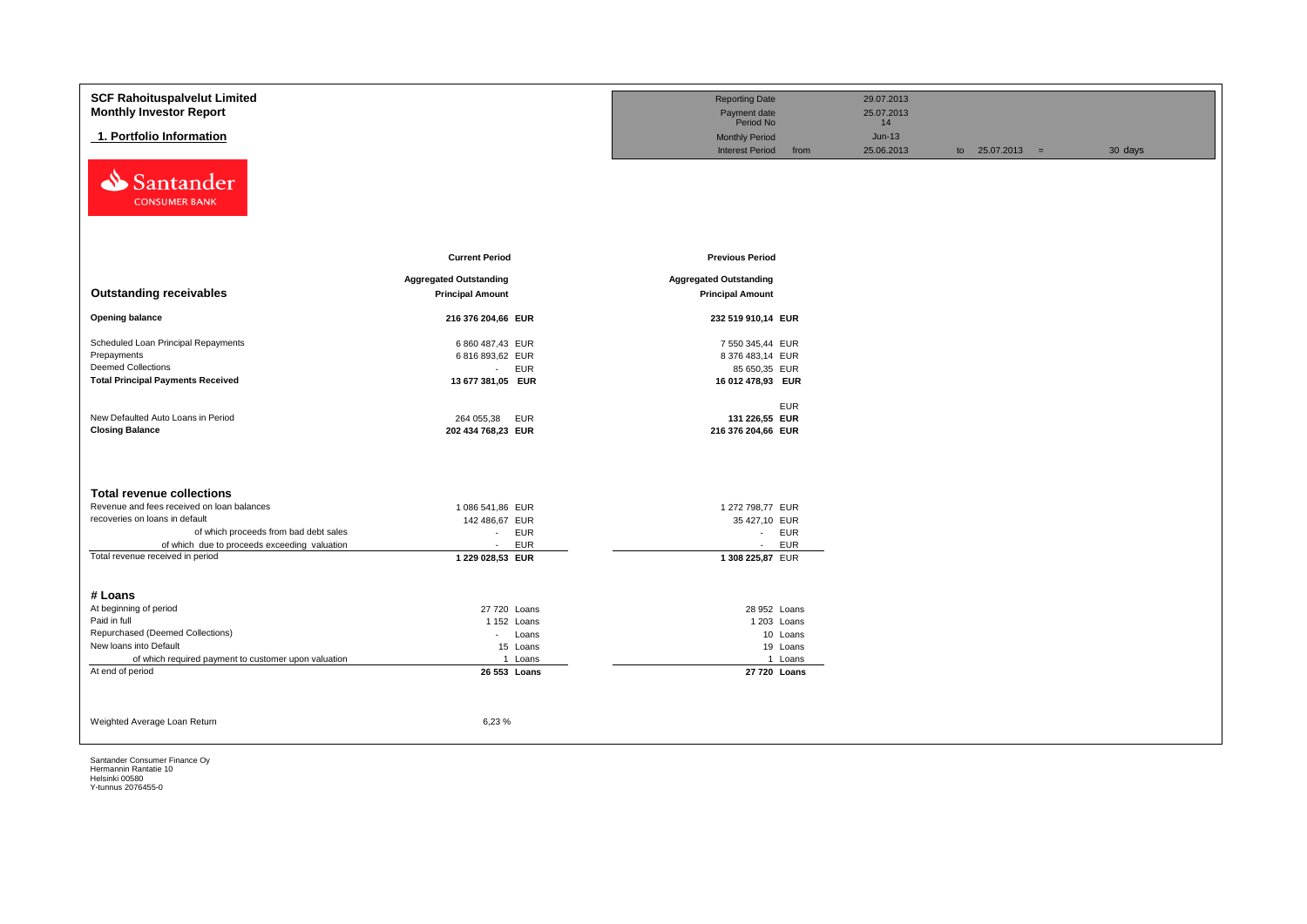| <b>SCF Rahoituspalvelut Limited</b><br><b>Monthly Investor Report</b>                                                             |                                   | <b>Reporting Date</b><br>Payment date<br>Period No | 29.07.2013<br>25.07.2013<br>14 |                  |                |
|-----------------------------------------------------------------------------------------------------------------------------------|-----------------------------------|----------------------------------------------------|--------------------------------|------------------|----------------|
| 2. Amount Due for Distribution                                                                                                    |                                   | <b>Monthly Period</b><br><b>Interest Period</b>    | $Jun-13$<br>25.06.2013<br>from | 25.07.2013<br>to | 30 days<br>$=$ |
| Santander<br><b>CONSUMER BANK</b>                                                                                                 |                                   |                                                    |                                |                  |                |
| <b>Purchaser Available Distribution Amount</b>                                                                                    | <b>Current Period</b>             |                                                    |                                |                  |                |
| a. Collections (Principal, interest, and fee etc)                                                                                 | 14 906 409,58 EUR                 |                                                    |                                |                  |                |
| b. Stamp Duty, Taxes, Liabilities etc. Paid by the Seller to the Purchaser                                                        | 0,00 EUR                          |                                                    |                                |                  |                |
| c. Default, Interest, Indemnities etc Paid by the Seller to the Purchaser<br>d. Other amounts Paid by the Seller to the Purchaser | 0,00 EUR                          |                                                    |                                |                  |                |
| e. Interest Earned by the Purchaser                                                                                               | 0,00 EUR<br>0,00 EUR              |                                                    |                                |                  |                |
| Total Amount for Purchaser Available Distribution Amount                                                                          | 14 906 409,58 EUR                 |                                                    |                                |                  |                |
| <b>Issuer Available Distribution Amount</b>                                                                                       | <b>Current Period</b>             |                                                    |                                |                  |                |
| a. Amounts due to Issuer from Purchaser under the Loan Agreement                                                                  | 14 796 549.08 EUR                 |                                                    |                                |                  |                |
| b. Reserve Fund                                                                                                                   | 6 491 281,32 EUR                  |                                                    |                                |                  |                |
| c. Swap counterparty payment to the Issuer                                                                                        | 0,00 EUR                          |                                                    |                                |                  |                |
| d. Drawings under the Liquidity Facility                                                                                          | 0,00 EUR                          |                                                    |                                |                  |                |
| e. Interest Earned by the Issuer                                                                                                  | $-90,25$ EUR<br>21 287 740,15 EUR |                                                    |                                |                  |                |
| Total Amount for Issuer Available Distribution Amount                                                                             |                                   |                                                    |                                |                  |                |
|                                                                                                                                   |                                   |                                                    |                                |                  |                |
|                                                                                                                                   |                                   |                                                    |                                |                  |                |
|                                                                                                                                   |                                   |                                                    |                                |                  |                |
|                                                                                                                                   |                                   |                                                    |                                |                  |                |
|                                                                                                                                   |                                   |                                                    |                                |                  |                |
|                                                                                                                                   |                                   |                                                    |                                |                  |                |
|                                                                                                                                   |                                   |                                                    |                                |                  |                |
|                                                                                                                                   |                                   |                                                    |                                |                  |                |
|                                                                                                                                   |                                   |                                                    |                                |                  |                |
|                                                                                                                                   |                                   |                                                    |                                |                  |                |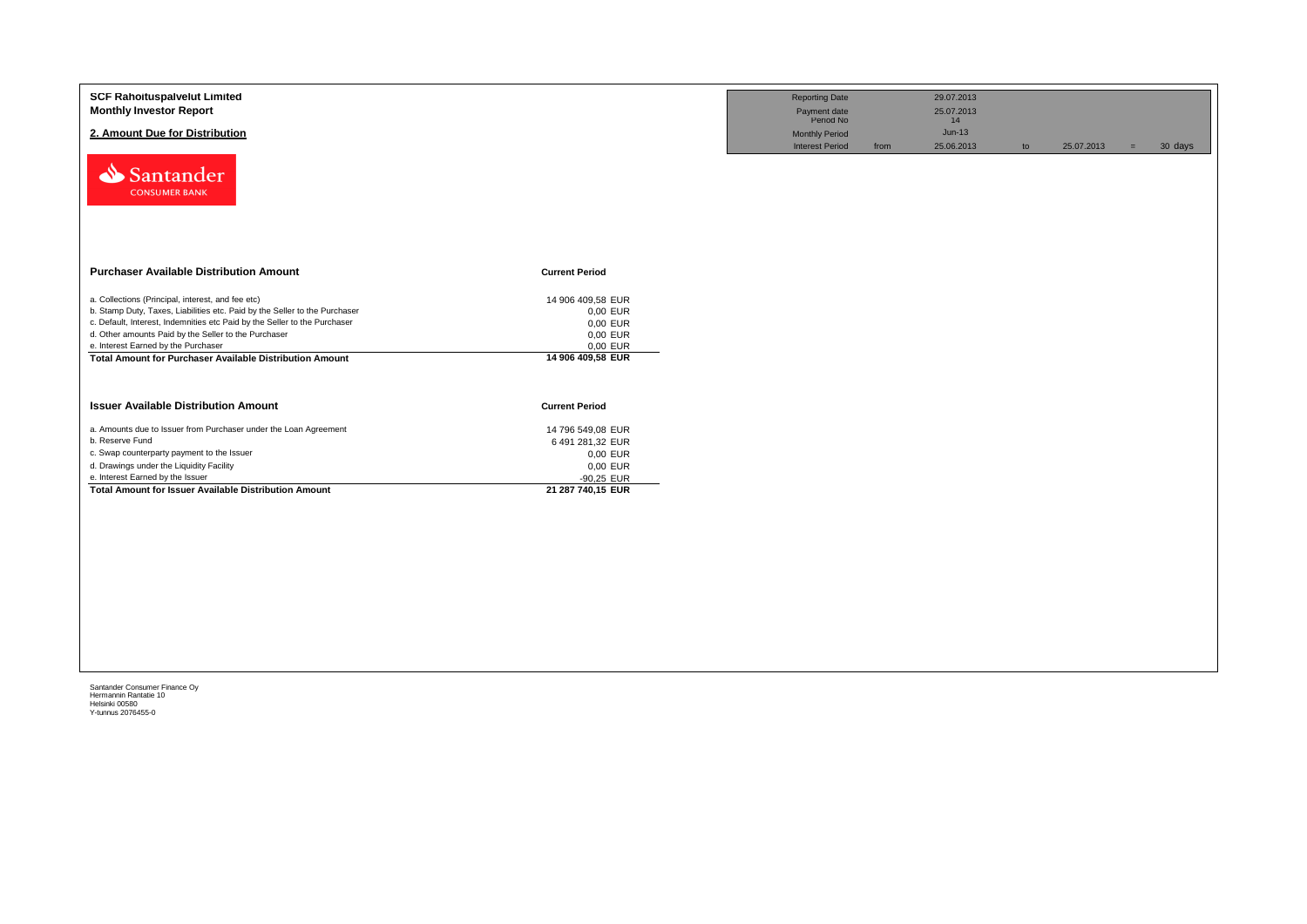| <b>SCF Rahoituspalvelut Limited</b><br><b>Monthly Investor Report</b>                                                                                                                                 |      | <b>Reporting Date</b><br>Payment date |            | 29.07.2013<br>25.07.2013 |    |            |     |         |
|-------------------------------------------------------------------------------------------------------------------------------------------------------------------------------------------------------|------|---------------------------------------|------------|--------------------------|----|------------|-----|---------|
|                                                                                                                                                                                                       |      | Period No                             |            | 14                       |    |            |     |         |
| 3. Reserve Accounts                                                                                                                                                                                   |      | <b>Monthly Period</b>                 |            | $Jun-13$                 |    |            |     |         |
|                                                                                                                                                                                                       |      | <b>Interest Period</b>                | from       | 25.06.2013               | to | 25.07.2013 | $=$ | 30 days |
| Santander<br><b>CONSUMER BANK</b>                                                                                                                                                                     |      |                                       |            |                          |    |            |     |         |
| <b>Note Balance</b>                                                                                                                                                                                   |      |                                       |            |                          |    |            |     |         |
| Beginning of Period                                                                                                                                                                                   |      | 216 376 044,00 EUR                    |            |                          |    |            |     |         |
| End of Period                                                                                                                                                                                         |      | 202 435 683,00 EUR                    |            |                          |    |            |     |         |
| <b>Reserve Fund</b>                                                                                                                                                                                   | in % |                                       |            |                          |    |            |     |         |
| <b>Beginning of Period</b>                                                                                                                                                                            | 3,0% | 6 491 281,32 EUR                      |            |                          |    |            |     |         |
| Cash Outflow                                                                                                                                                                                          |      | 6 073 070,49 EUR                      |            |                          |    |            |     |         |
| Cash Inflow                                                                                                                                                                                           |      | 6 073 070,49 EUR                      |            |                          |    |            |     |         |
| End of Period                                                                                                                                                                                         | 3,0% | 6 491 281,32 EUR                      |            |                          |    |            |     |         |
| Required Reserve Amount                                                                                                                                                                               | 2,8% | 6 073 070,49 EUR                      |            |                          |    |            |     |         |
|                                                                                                                                                                                                       |      |                                       |            |                          |    |            |     |         |
| <b>Servicer Advance Reserve Fund</b>                                                                                                                                                                  |      |                                       |            |                          |    |            |     |         |
| Beginning of Period                                                                                                                                                                                   |      | 100 000,00 EUR                        |            |                          |    |            |     |         |
| Cash Outflow                                                                                                                                                                                          |      | $\sim$                                | <b>EUR</b> |                          |    |            |     |         |
| Cash Inflow                                                                                                                                                                                           |      | $\sim$                                | <b>EUR</b> |                          |    |            |     |         |
| End of Period                                                                                                                                                                                         |      | 100 000,00 EUR                        |            |                          |    |            |     |         |
| Required Reserve Amount                                                                                                                                                                               |      | 100 000,00 EUR                        |            |                          |    |            |     |         |
| <b>Set-off from Deposits</b><br>No borrowers whose loans were sold to SCF Rahoituspalvelut Ltd held deposits with Santander Consumer Finance Oy. The risk of set-off from deposits is therefore zero. |      |                                       |            |                          |    |            |     |         |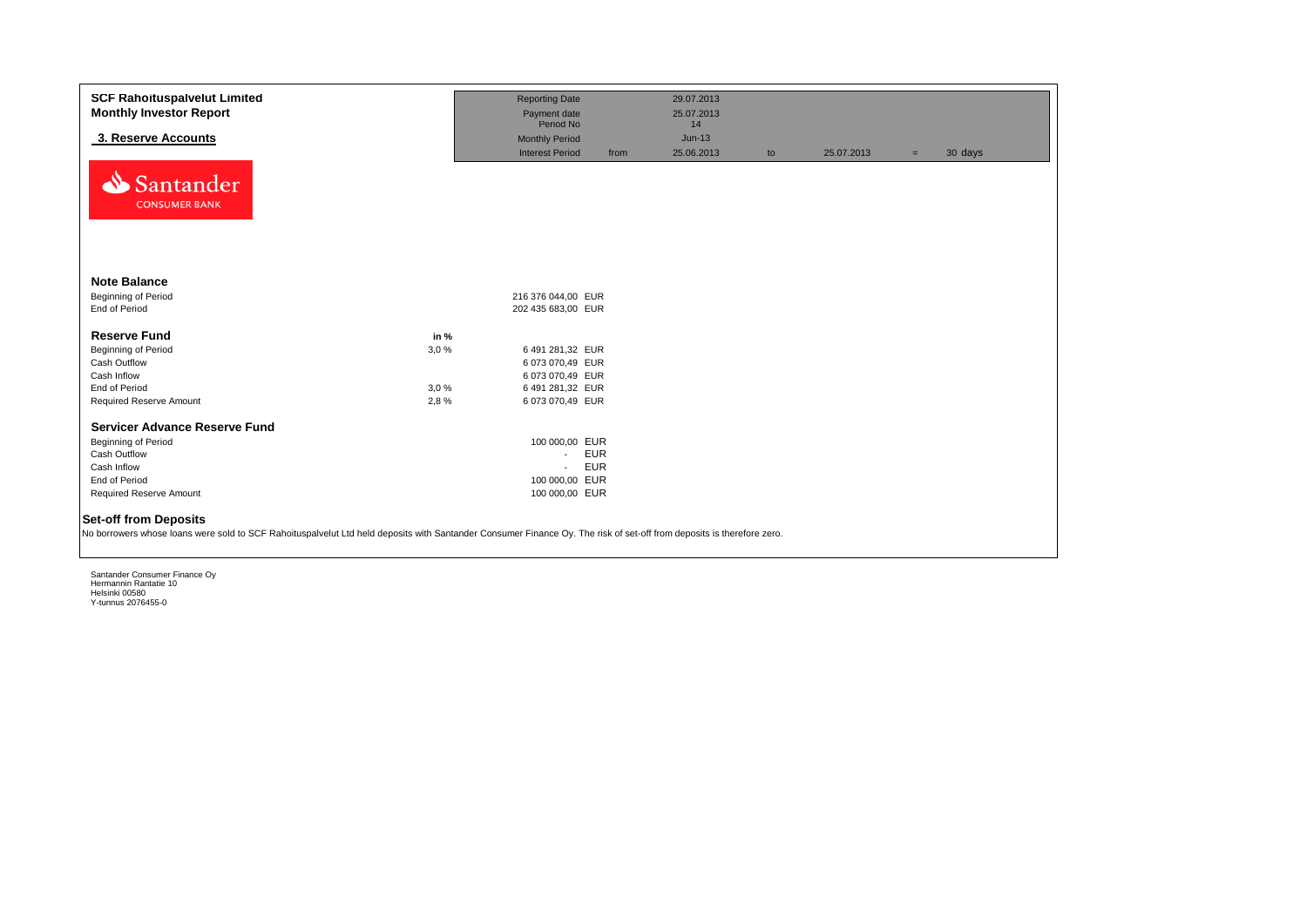| 4. Performance Data<br>$Jun-13$<br>Monthly Period<br><b>Interest Period</b><br>25.06.2013<br>25.07.2013<br>30 days<br>from<br>$\mathsf{to}$<br>$\equiv$<br>Santander<br><b>CONSUMER BANK</b><br><b>Asset Balance</b><br>Beginning of Period<br>216 376 204,66 EUR<br>End of Period<br>202 434 768,23 EUR<br><b>Portfolio Performance:</b><br><b>EUR</b><br>%<br># loans<br><b>Performing Receivables:</b><br>180 337 496,03<br>89,08%<br>Current<br>23 8 95<br>17 847 404,43<br>8,82%<br>1-30 days past due<br>2 1 4 0<br><b>Delinquent Receivables:</b><br>2753225,99<br>1,36 %<br>332<br>31-60 days past due<br>1 075 341,89<br>0,53 %<br>129<br>61-90 days past due<br>218 785,74<br>0,11%<br>29<br>91-120 days past due<br>167 919,35<br>0,08%<br>22<br>121-150 days past due<br>34 594,80<br>0,02%<br>151-180 days past due<br>$\overline{7}$<br><b>Total Performing and Delinquent</b><br>202 434 768,23<br>100,00 %<br>26 554<br>264 055,38<br>15<br><b>Current Period Defaults</b><br>1 916 421,52<br>187<br><b>Cumulative Defaults</b><br>142 486,67<br><b>Current Period Recoveries</b><br>1 081 127,51<br><b>Cumulative Recoveries</b> | <b>SCF Rahoituspalvelut Limited</b><br><b>Monthly Investor Report</b> |  | <b>Reporting Date</b><br>Payment date<br>Period No | 29.07.2013<br>25.07.2013<br>14 |  |  |
|---------------------------------------------------------------------------------------------------------------------------------------------------------------------------------------------------------------------------------------------------------------------------------------------------------------------------------------------------------------------------------------------------------------------------------------------------------------------------------------------------------------------------------------------------------------------------------------------------------------------------------------------------------------------------------------------------------------------------------------------------------------------------------------------------------------------------------------------------------------------------------------------------------------------------------------------------------------------------------------------------------------------------------------------------------------------------------------------------------------------------------------------------|-----------------------------------------------------------------------|--|----------------------------------------------------|--------------------------------|--|--|
|                                                                                                                                                                                                                                                                                                                                                                                                                                                                                                                                                                                                                                                                                                                                                                                                                                                                                                                                                                                                                                                                                                                                                   |                                                                       |  |                                                    |                                |  |  |
|                                                                                                                                                                                                                                                                                                                                                                                                                                                                                                                                                                                                                                                                                                                                                                                                                                                                                                                                                                                                                                                                                                                                                   |                                                                       |  |                                                    |                                |  |  |
|                                                                                                                                                                                                                                                                                                                                                                                                                                                                                                                                                                                                                                                                                                                                                                                                                                                                                                                                                                                                                                                                                                                                                   |                                                                       |  |                                                    |                                |  |  |
|                                                                                                                                                                                                                                                                                                                                                                                                                                                                                                                                                                                                                                                                                                                                                                                                                                                                                                                                                                                                                                                                                                                                                   |                                                                       |  |                                                    |                                |  |  |
|                                                                                                                                                                                                                                                                                                                                                                                                                                                                                                                                                                                                                                                                                                                                                                                                                                                                                                                                                                                                                                                                                                                                                   |                                                                       |  |                                                    |                                |  |  |
|                                                                                                                                                                                                                                                                                                                                                                                                                                                                                                                                                                                                                                                                                                                                                                                                                                                                                                                                                                                                                                                                                                                                                   |                                                                       |  |                                                    |                                |  |  |
|                                                                                                                                                                                                                                                                                                                                                                                                                                                                                                                                                                                                                                                                                                                                                                                                                                                                                                                                                                                                                                                                                                                                                   |                                                                       |  |                                                    |                                |  |  |
|                                                                                                                                                                                                                                                                                                                                                                                                                                                                                                                                                                                                                                                                                                                                                                                                                                                                                                                                                                                                                                                                                                                                                   |                                                                       |  |                                                    |                                |  |  |
|                                                                                                                                                                                                                                                                                                                                                                                                                                                                                                                                                                                                                                                                                                                                                                                                                                                                                                                                                                                                                                                                                                                                                   |                                                                       |  |                                                    |                                |  |  |
|                                                                                                                                                                                                                                                                                                                                                                                                                                                                                                                                                                                                                                                                                                                                                                                                                                                                                                                                                                                                                                                                                                                                                   |                                                                       |  |                                                    |                                |  |  |
|                                                                                                                                                                                                                                                                                                                                                                                                                                                                                                                                                                                                                                                                                                                                                                                                                                                                                                                                                                                                                                                                                                                                                   |                                                                       |  |                                                    |                                |  |  |
|                                                                                                                                                                                                                                                                                                                                                                                                                                                                                                                                                                                                                                                                                                                                                                                                                                                                                                                                                                                                                                                                                                                                                   |                                                                       |  |                                                    |                                |  |  |
|                                                                                                                                                                                                                                                                                                                                                                                                                                                                                                                                                                                                                                                                                                                                                                                                                                                                                                                                                                                                                                                                                                                                                   |                                                                       |  |                                                    |                                |  |  |
|                                                                                                                                                                                                                                                                                                                                                                                                                                                                                                                                                                                                                                                                                                                                                                                                                                                                                                                                                                                                                                                                                                                                                   |                                                                       |  |                                                    |                                |  |  |
|                                                                                                                                                                                                                                                                                                                                                                                                                                                                                                                                                                                                                                                                                                                                                                                                                                                                                                                                                                                                                                                                                                                                                   |                                                                       |  |                                                    |                                |  |  |
|                                                                                                                                                                                                                                                                                                                                                                                                                                                                                                                                                                                                                                                                                                                                                                                                                                                                                                                                                                                                                                                                                                                                                   |                                                                       |  |                                                    |                                |  |  |
|                                                                                                                                                                                                                                                                                                                                                                                                                                                                                                                                                                                                                                                                                                                                                                                                                                                                                                                                                                                                                                                                                                                                                   |                                                                       |  |                                                    |                                |  |  |
|                                                                                                                                                                                                                                                                                                                                                                                                                                                                                                                                                                                                                                                                                                                                                                                                                                                                                                                                                                                                                                                                                                                                                   |                                                                       |  |                                                    |                                |  |  |
|                                                                                                                                                                                                                                                                                                                                                                                                                                                                                                                                                                                                                                                                                                                                                                                                                                                                                                                                                                                                                                                                                                                                                   |                                                                       |  |                                                    |                                |  |  |
|                                                                                                                                                                                                                                                                                                                                                                                                                                                                                                                                                                                                                                                                                                                                                                                                                                                                                                                                                                                                                                                                                                                                                   |                                                                       |  |                                                    |                                |  |  |
|                                                                                                                                                                                                                                                                                                                                                                                                                                                                                                                                                                                                                                                                                                                                                                                                                                                                                                                                                                                                                                                                                                                                                   |                                                                       |  |                                                    |                                |  |  |
|                                                                                                                                                                                                                                                                                                                                                                                                                                                                                                                                                                                                                                                                                                                                                                                                                                                                                                                                                                                                                                                                                                                                                   |                                                                       |  |                                                    |                                |  |  |
|                                                                                                                                                                                                                                                                                                                                                                                                                                                                                                                                                                                                                                                                                                                                                                                                                                                                                                                                                                                                                                                                                                                                                   |                                                                       |  |                                                    |                                |  |  |
|                                                                                                                                                                                                                                                                                                                                                                                                                                                                                                                                                                                                                                                                                                                                                                                                                                                                                                                                                                                                                                                                                                                                                   |                                                                       |  |                                                    |                                |  |  |
|                                                                                                                                                                                                                                                                                                                                                                                                                                                                                                                                                                                                                                                                                                                                                                                                                                                                                                                                                                                                                                                                                                                                                   |                                                                       |  |                                                    |                                |  |  |
|                                                                                                                                                                                                                                                                                                                                                                                                                                                                                                                                                                                                                                                                                                                                                                                                                                                                                                                                                                                                                                                                                                                                                   |                                                                       |  |                                                    |                                |  |  |
|                                                                                                                                                                                                                                                                                                                                                                                                                                                                                                                                                                                                                                                                                                                                                                                                                                                                                                                                                                                                                                                                                                                                                   |                                                                       |  |                                                    |                                |  |  |
|                                                                                                                                                                                                                                                                                                                                                                                                                                                                                                                                                                                                                                                                                                                                                                                                                                                                                                                                                                                                                                                                                                                                                   |                                                                       |  |                                                    |                                |  |  |
|                                                                                                                                                                                                                                                                                                                                                                                                                                                                                                                                                                                                                                                                                                                                                                                                                                                                                                                                                                                                                                                                                                                                                   |                                                                       |  |                                                    |                                |  |  |
|                                                                                                                                                                                                                                                                                                                                                                                                                                                                                                                                                                                                                                                                                                                                                                                                                                                                                                                                                                                                                                                                                                                                                   |                                                                       |  |                                                    |                                |  |  |
|                                                                                                                                                                                                                                                                                                                                                                                                                                                                                                                                                                                                                                                                                                                                                                                                                                                                                                                                                                                                                                                                                                                                                   |                                                                       |  |                                                    |                                |  |  |
|                                                                                                                                                                                                                                                                                                                                                                                                                                                                                                                                                                                                                                                                                                                                                                                                                                                                                                                                                                                                                                                                                                                                                   |                                                                       |  |                                                    |                                |  |  |
|                                                                                                                                                                                                                                                                                                                                                                                                                                                                                                                                                                                                                                                                                                                                                                                                                                                                                                                                                                                                                                                                                                                                                   |                                                                       |  |                                                    |                                |  |  |
|                                                                                                                                                                                                                                                                                                                                                                                                                                                                                                                                                                                                                                                                                                                                                                                                                                                                                                                                                                                                                                                                                                                                                   |                                                                       |  |                                                    |                                |  |  |
|                                                                                                                                                                                                                                                                                                                                                                                                                                                                                                                                                                                                                                                                                                                                                                                                                                                                                                                                                                                                                                                                                                                                                   |                                                                       |  |                                                    |                                |  |  |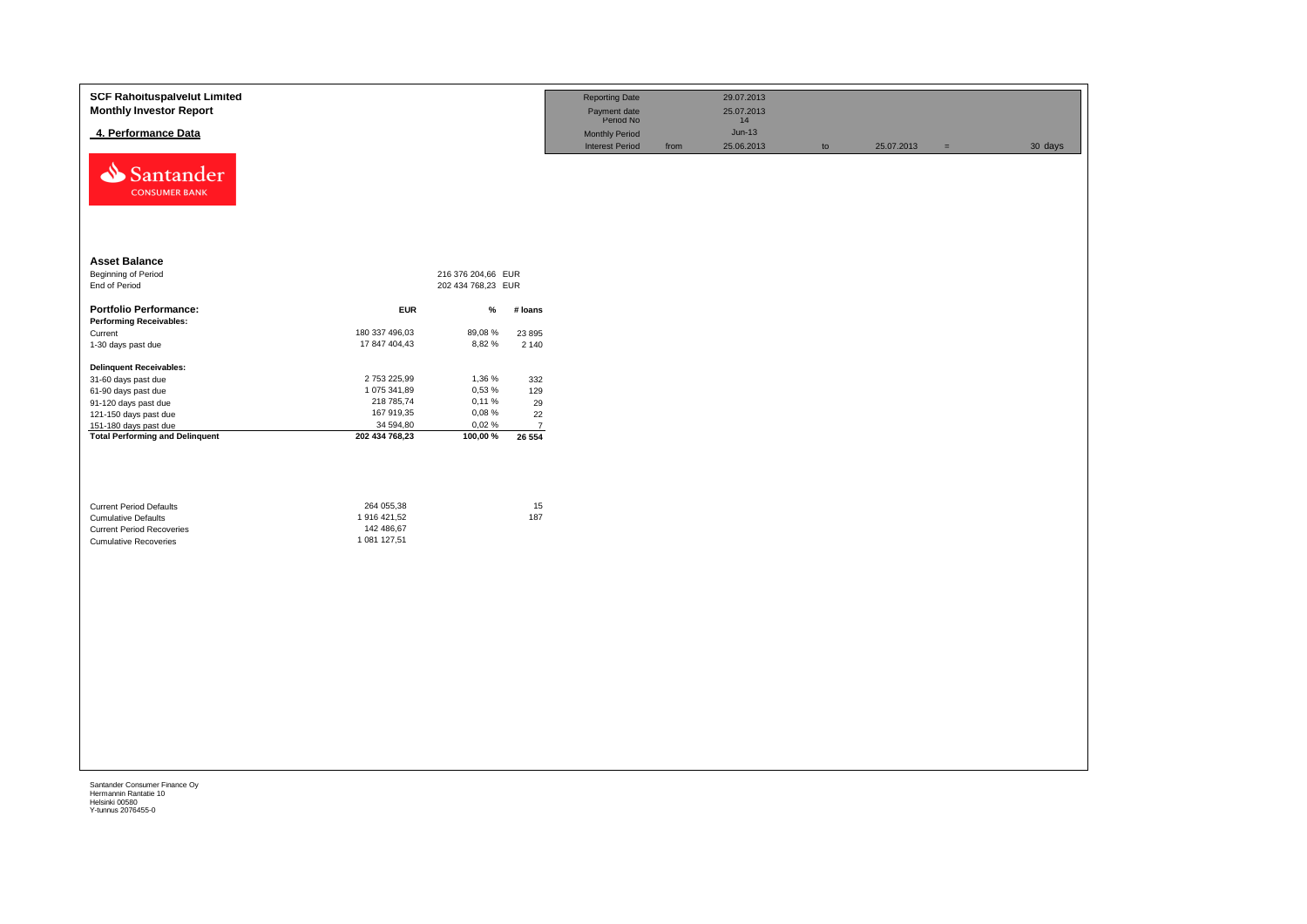| <b>SCF Rahoituspalvelut Limited</b> | <b>Reporting Date</b>     |      | 29.07.2013 |            |         |
|-------------------------------------|---------------------------|------|------------|------------|---------|
| <b>Monthly Investor Report</b>      | Payment date<br>Period No |      | 25.07.2013 |            |         |
| 5. Outstanding Notes                | <b>Monthly Period</b>     |      | $Jun-13$   |            |         |
|                                     | <b>Interest Period</b>    | from | 25.06.2013 | 25.07.2013 | 30 days |



| . Note Balance                                        | <b>All Notes</b>   | <b>Class A</b>     | <b>Class A</b>            | <b>Class B</b>    | <b>Class B</b> |
|-------------------------------------------------------|--------------------|--------------------|---------------------------|-------------------|----------------|
| <b>General Note Information</b>                       |                    |                    |                           |                   |                |
| <b>ISIN Code</b>                                      |                    | N/A                | $\boldsymbol{\mathsf{x}}$ | N/A               | N/A            |
| Currency                                              |                    | <b>EUR</b>         | <b>EUR</b>                | <b>EUR</b>        | <b>EUR</b>     |
| Initial Tranching                                     | 100 %              | 83 %               | 0%                        | 16 %              | 0,005%         |
| Legal Final Maturity Date                             |                    | 25.01.2020         | 25.01.2020                | 25.01.2020        | 43855          |
| Rating (Fitch/Moody's)                                |                    | AAAsf/Aaa(sf)      | AAAsf/Aaa(sf)             | N/A               | N/A            |
| Initial Notes Aggregate Principal Outstanding Balance | 481 959 000.00 EUR | 402 400 000.00 EUR | 35 000.00 EUR             | 79 500 000.00 EUR | 24000 EUR      |
| Initial Nominal per Note                              |                    | 100000,00 EUR      | 1000,00 EUR               | 100 000,00 EUR    | 1000 EUR       |
| Initial Number of Notes per Class                     | 4878               | 4024               | 35                        | 795               | 24             |
|                                                       |                    |                    |                           |                   |                |
| <b>Current Note Information</b>                       |                    |                    |                           |                   |                |
| Class Principal Outstanding Opening Balance           | 216 376 044,00 EUR | 136 840 141.90 EUR | 11 902,10 EUR             | 79 500 000,00 EUR | 24 000,00 EUR  |
| Available Distribution Amount                         | 14 906 409.58 EUR  |                    |                           |                   |                |
| Amortisation                                          | 13 940 361.00 EUR  |                    |                           |                   |                |
| Redemption per Class                                  | 13 940 361,00 EUR  | 13 939 136,00 EUR  | 1 225,00 EUR              | 0,00 EUR          | 0.00 EUR       |
| Redemption per Note                                   |                    | 3464,00 EUR        | 35,00 EUR                 | 0,00 EUR          | 0.00 EUR       |
| Class Principal Outstanding Closing Balance           | 202 435 683,00 EUR | 122 900 993,30 EUR | 10 689,70 EUR             | 79 500 000,00 EUR | 24 000,00 EUR  |
| <b>Current Tranching</b>                              |                    | 60.71 %            | 0,01%                     | 39.27 %           | 0.01%          |
| <b>Current Pool Factor</b>                            |                    | 0.31               | 0.31                      | 1.00              | 1.00           |

| 2. Payments to Investors per Note                  | <b>All Notes</b> | <b>Class A</b> | <b>Class A</b>                         | <b>Class B</b> | <b>Class B</b> |
|----------------------------------------------------|------------------|----------------|----------------------------------------|----------------|----------------|
| Interest Rate Basis: 1-M EURIBOR / Spread          | 0,13%            | 1.00 %         | 1.00 %                                 | 1.10%          | 1,10 %         |
| Day Count Convention                               |                  | 30,00          | 30,00                                  | 30,00          | 30,00          |
| Interest Davs                                      | 30               |                |                                        |                |                |
| Principal Outstanding per Note Beginning of Period |                  | 34 006,00 EUR  | 340.06 EUR                             | 100 000,00 EUR | 1 000.00 EUR   |
| >Principal Repayment per note                      |                  | 3464.00 EUR    | 34.64 EUR                              | 0.00 EUR       | 0.00 EUR       |
| Principal Outstanding per Note End of Period       |                  | 30 542.00 EUR  | 305.42 EUR                             | 100 000,00 EUR | 1 000.00 EUR   |
| >Interest accrued for the period                   |                  | 32.00 EUR      | <b>EUR</b>                             | 102.00 EUR     | 1.00 EUR       |
| <b>Interest Payment</b>                            | 209 882.00       | 128 768,00 EUR | <b>EUR</b><br>$\overline{\phantom{a}}$ | 81 090.00 EUR  | 24.00 EUR      |
| Interest Payment per Note                          |                  | 32,00 EUR      | <b>EUR</b>                             | 102.00 EUR     | 1,00 EUR       |
| 3. Credit Enhancements                             |                  |                |                                        |                |                |
| Initial total CE (Subordination, Reserve)          |                  |                | 18,00 %                                |                | 1,50%          |
| Current CE (incl. Excess Spread)                   |                  |                | 45,43%                                 |                | 6.14 %         |
| Current CE (excl. Excess Spread)                   |                  |                | 42,49%                                 |                | 3,21%          |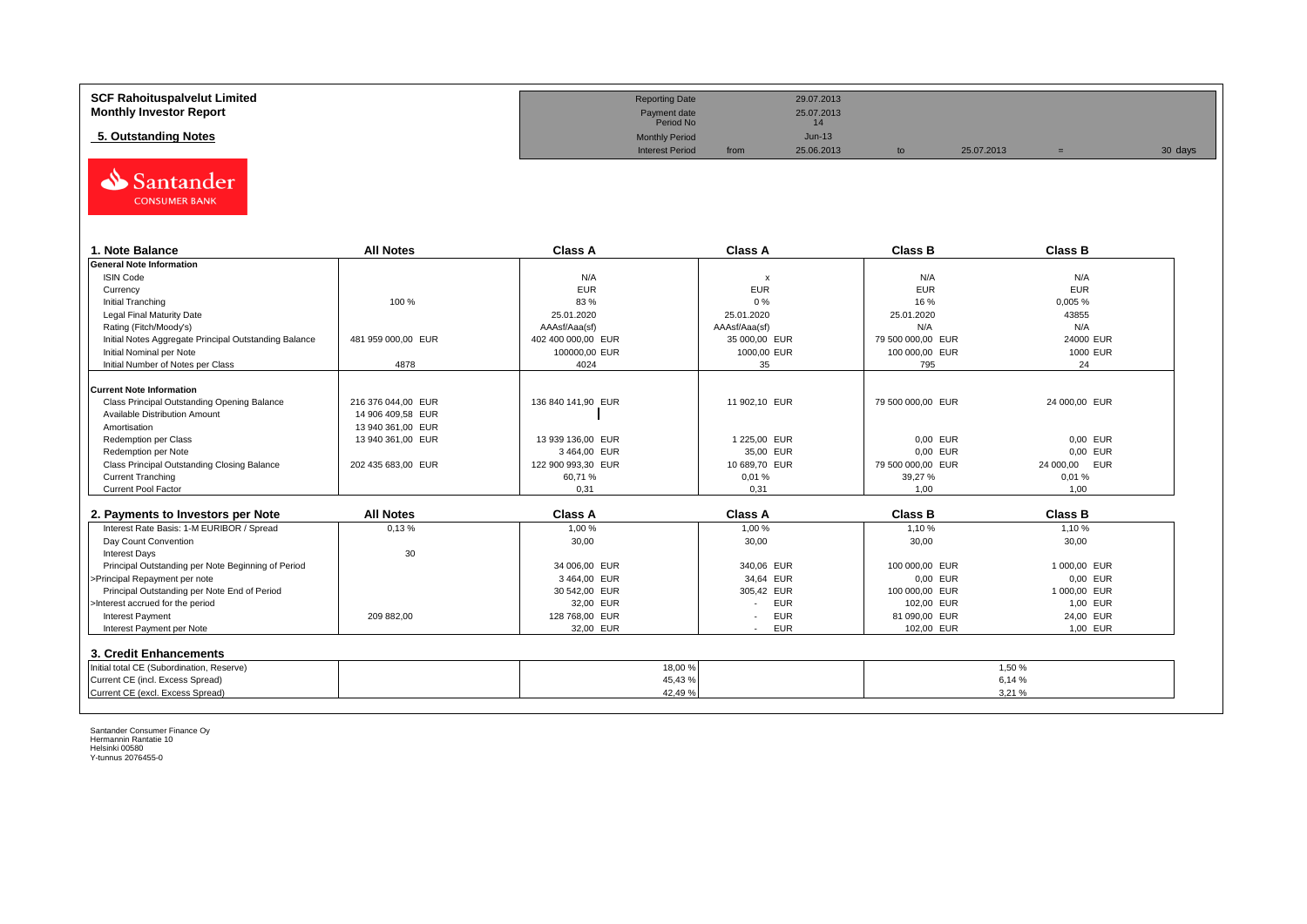# **SCF Rahoituspalvelut Limited Accord Reporting Date**<br>**Monthly Investor Report** Payment date **Monthly Investor Report**

**6. Counterparty Ratings, Trigger Levels and Consequences**<br>Monthly Period Monthly Period from

Period No<br>Monthly Period

 $10 \t 25.07.2013 = 30 \text{ days}$ 

| Santander            |  |
|----------------------|--|
| <b>CONSUMER BANK</b> |  |

|                             |                                   |                                              |                                                   |                                    |                |                                         |                         | <b>Rating Triggers</b>                         |                                 |                                        |                          |                   |                                                                                                                                                                                                                                                                                                                                                                                                                                                                                                                                                                                                                                                                                                                                                                                                                                                                                                                                                                                                                                                                                                     |
|-----------------------------|-----------------------------------|----------------------------------------------|---------------------------------------------------|------------------------------------|----------------|-----------------------------------------|-------------------------|------------------------------------------------|---------------------------------|----------------------------------------|--------------------------|-------------------|-----------------------------------------------------------------------------------------------------------------------------------------------------------------------------------------------------------------------------------------------------------------------------------------------------------------------------------------------------------------------------------------------------------------------------------------------------------------------------------------------------------------------------------------------------------------------------------------------------------------------------------------------------------------------------------------------------------------------------------------------------------------------------------------------------------------------------------------------------------------------------------------------------------------------------------------------------------------------------------------------------------------------------------------------------------------------------------------------------|
|                             |                                   |                                              |                                                   | <b>Short Term</b>                  |                |                                         |                         |                                                |                                 | Long Term                              |                          |                   |                                                                                                                                                                                                                                                                                                                                                                                                                                                                                                                                                                                                                                                                                                                                                                                                                                                                                                                                                                                                                                                                                                     |
|                             |                                   |                                              |                                                   |                                    | Fitch          | Moody's                                 |                         | Fitch                                          |                                 |                                        | Moodv's                  |                   |                                                                                                                                                                                                                                                                                                                                                                                                                                                                                                                                                                                                                                                                                                                                                                                                                                                                                                                                                                                                                                                                                                     |
|                             | <b>Transaction Role</b>           | Counterparty                                 |                                                   | Criteria                           | Current        | Criteria                                | Current                 | Criteria                                       | Current                         | Criteria                               | Current                  | Trigger breached? | Summary of Contractual Requirements if Rating Trigger Breach                                                                                                                                                                                                                                                                                                                                                                                                                                                                                                                                                                                                                                                                                                                                                                                                                                                                                                                                                                                                                                        |
|                             | Issuer                            | Rahoituspalvelut Limited                     |                                                   |                                    | No rating      |                                         | No rating               |                                                | No rating                       |                                        | No rating                | N/A               |                                                                                                                                                                                                                                                                                                                                                                                                                                                                                                                                                                                                                                                                                                                                                                                                                                                                                                                                                                                                                                                                                                     |
|                             | Seller                            | Santander Consumer Finance OY                |                                                   |                                    | No rating      |                                         | No rating               |                                                | No rating                       |                                        | No rating                | N/A               |                                                                                                                                                                                                                                                                                                                                                                                                                                                                                                                                                                                                                                                                                                                                                                                                                                                                                                                                                                                                                                                                                                     |
|                             | Servicer                          | Santander Consumer Finance OY                |                                                   |                                    | No rating      |                                         | No rating               |                                                | No rating                       |                                        | No rating                | N/A               |                                                                                                                                                                                                                                                                                                                                                                                                                                                                                                                                                                                                                                                                                                                                                                                                                                                                                                                                                                                                                                                                                                     |
|                             | Servicer's Owner                  | Santander Consumer Finance                   |                                                   | N/A                                | F <sub>2</sub> | N/A                                     | P-2 Outlook<br>negative | BBB-                                           | RRR+<br>Outlook negative        | Ваа3                                   | Baa2<br>Outlook negative | $\overline{N}$    | the Back-up Servicer Facilitator, Banco Santander S.A, will perform the following services: (a) in accordance with th<br>provisions of this Agreement, select an appropriate bank or financial institution to act as a successor servicer in the<br>event that a Servicer Termination Notice is delivered; (b) review the information provided to it by the Servicer<br>under this Agreement; (c) enter into appropriate data confidentiality provisions; and (d) notify the Servicer if it<br>requires further assistance                                                                                                                                                                                                                                                                                                                                                                                                                                                                                                                                                                          |
|                             | Liquidity Facility Provider       | <b>Banco Santander S.A.</b>                  |                                                   | F1 Rating Watch<br>Negative        | F <sub>2</sub> | Revie<br>for possible Downgrade         | P-2 Outlook<br>negative | $\Lambda$<br>Rating Watch Negative             | <b>BRR+</b><br>Outlook negative | A1<br>Review for possible<br>downgrade | Raa2<br>Outlook negative | Y                 | The Liquidity Facility Provider (Banco Santander) shall either a) assign or transfer all its rights, benefits, and<br>obligations to a bank or financial intermediary passported to perform banking activities in Ireland that (i) meets the<br>applicable Required Ratings (ii) enters into a liquidity facility agreement on substantially the same terms as the<br>Liquidity Facility Agreement and (iii) accedes to the Issuer Security Trust Deed all by no later than 30 calendar days<br>from the date on which the Ratings Downgrade took place if the Liquidity Facility provider fails to provide Cash<br>Collateral or b) deposit an amount equal to the Available Facility into the Issuer Transaction Account by no later<br>han 14 calendar days after the downgrade (Cash Collateral)                                                                                                                                                                                                                                                                                                |
|                             |                                   |                                              | Fitch Rating event I &<br>Moodys first trigger    | F <sub>2</sub>                     | F <sub>2</sub> | $P-2$                                   | $P-2$                   | A-                                             | RRR+<br>Outlook Negative        | A3                                     | Baa2<br>Outlook negative | Y                 | The Swap Counterparty (Banco Santander) will be obliged, within the time periods specified in the<br>Basis Swap Agreement, at its own cost, to post collateral for its obligations in accordance with the provisions of the<br>Credit Support Annex, and in addition, will be obliged, within the time periods specified in the Basis Swap<br>Agreement, at its cost, to either (i) obtain a guarantee of its obligations under the Basis Swap Agreement from a<br>third party with the Required Ratings; or (ii) transfer all of its rights and obligations under the Basis Swap<br>greement to a third party with the Required Ratings                                                                                                                                                                                                                                                                                                                                                                                                                                                            |
| <b>Issuer Swap Provider</b> |                                   | Banco Santander S.A.                         | Fitch Rating event II                             | F3                                 | F <sub>2</sub> | N/A                                     | $P-2$                   | <b>BBB</b>                                     | BBB+<br>Outlook Negative        | N/A                                    | Raa2<br>Outlook negative | N                 | rovide considerar in the form or cash or securities or pour, in support or its<br>obligations under this Agreement, in accordance with the provisions of the<br>Credit Support Annex (such provision of collateral being a "Fitch Ratings<br>Event II Collateral Cure" for the purposes of Fitch), and, upon the expiry of<br>the relevant period from (and including) the date which such Fitch Ratings<br>Event II occurs to (and including) the 14th calendar day thereafter (the<br>"Rating Event Cure Period") shall be deemed to have elected to effect a<br>Fitch Ratings Event II Collateral Cure (for the purposes of Fitch) unless and<br>ntil an alternative Rating Event Cure for such Fitch Ratings Event is or has<br>een effected,                                                                                                                                                                                                                                                                                                                                                   |
|                             |                                   |                                              | Fitch Rating event III &<br>Aoodys second trigger |                                    | F <sub>2</sub> | Not Prime                               | $P-2$                   | BB+                                            | BBB+<br><b>Outlook Negative</b> | Ba1                                    | Baa2<br>Outlook negative | N                 | Provide a eligible Guarantee, or replace Swap Counterparty                                                                                                                                                                                                                                                                                                                                                                                                                                                                                                                                                                                                                                                                                                                                                                                                                                                                                                                                                                                                                                          |
|                             | <b>Issuer Bank</b>                | Deutsche Bank AG                             |                                                   | F1<br><b>Rating Watch Negative</b> | $F1+$          | <b>Revier</b><br>for possible Downgrade | $P-1$                   | $\overline{A}$<br><b>Rating Watch Negative</b> | $A+$                            | A1<br>Review for possible<br>downgrade | A2                       | To be clarified   | If at any time a Ratings Downgrade has occurred in respect of the Transaction Account Bank, then the Issuer and<br>the Purchaser shall (with the prior written consent of the Note Trustee) procure that, within 30 calendar days, (i) in<br>relation to the Issuer, the Issuer Secured Accounts and the Expenses Loan Payment Account and all of the funds<br>standing to the credit of the Issuer Secured Accounts and the Expenses Loan Payment Account and (ii) in relation<br>to the Purchaser, the Purchaser Transaction Account and all funds standing to the credit of the Purchaser<br>Transaction Account, are transferred to another bank or banks that meet the applicable Required Ratings (which<br>bank shall be notified in writing by the Issuer to the Transaction Account Bank) and approved in writing by the Note<br>rustee and in accordance with the provisions of the Transaction Account Bank Agreement. The appointment of<br>the Transaction Account Bank shall terminate on the date on which the appointment of the new transaction<br>account bank becomes effective. |
|                             | Paying Agent and related roles    | Deutsche Bank AG                             |                                                   |                                    | $F1+$          |                                         | $P-1$                   |                                                | $A+$                            |                                        | A2                       | N/A               |                                                                                                                                                                                                                                                                                                                                                                                                                                                                                                                                                                                                                                                                                                                                                                                                                                                                                                                                                                                                                                                                                                     |
|                             | Corporate Service Provider        | Deutsche International Corporate<br>Services |                                                   |                                    | $F1+$          |                                         | $P-1$                   |                                                | $A +$                           |                                        | A2                       | N/A               |                                                                                                                                                                                                                                                                                                                                                                                                                                                                                                                                                                                                                                                                                                                                                                                                                                                                                                                                                                                                                                                                                                     |
|                             | Note Trustee and Security Trustee | Deutsche Trustee Company Limited             |                                                   |                                    | $F1+$          |                                         | $P-1$                   |                                                | $A+$                            |                                        | A2                       | N/A               |                                                                                                                                                                                                                                                                                                                                                                                                                                                                                                                                                                                                                                                                                                                                                                                                                                                                                                                                                                                                                                                                                                     |
|                             | <b>Collections Bank</b>           | SEB AB                                       |                                                   | F1<br>Rating Watch Negative        | F1             | Revie<br>for possible Downgrade         | $P-1$                   | $\mathbf{A}$<br>Rating Watch Negative          | $A+$                            | A1<br>Review for possible<br>downgrade | A1                       | N                 | Within 30 calendar days, the Issuer Collections Account and all of the funds standing to the credit of the Issuer<br>Collections Account are transferred to another bank or banks who meet the Required Ratings (which bank shall be<br>notified in writing by the Servicer to the Collections Account Bank and approved in writing by the Note Trustee);<br>he appointment of the Collections Account Bank shall terminate on the date on which the appointment of the<br>ew transaction account bank becomes effective. Upon the transfer of the Issuer Collections Account to another<br>bank, the Issuer will procure that the new transaction Upon the transfer of the Issuer Collections Acoount to<br>inother bank, the Issuer will procure that the new transaction account bank<br>enters into an agreement substantially in the form of the Issuer Collections Account Agreement and accedes to the<br>Issuer Security Trust Deed.                                                                                                                                                        |

Santander Consumer Finance Oy

Hermannin Rantatie 10 Helsinki 00580

Y-tunnus 2076455-0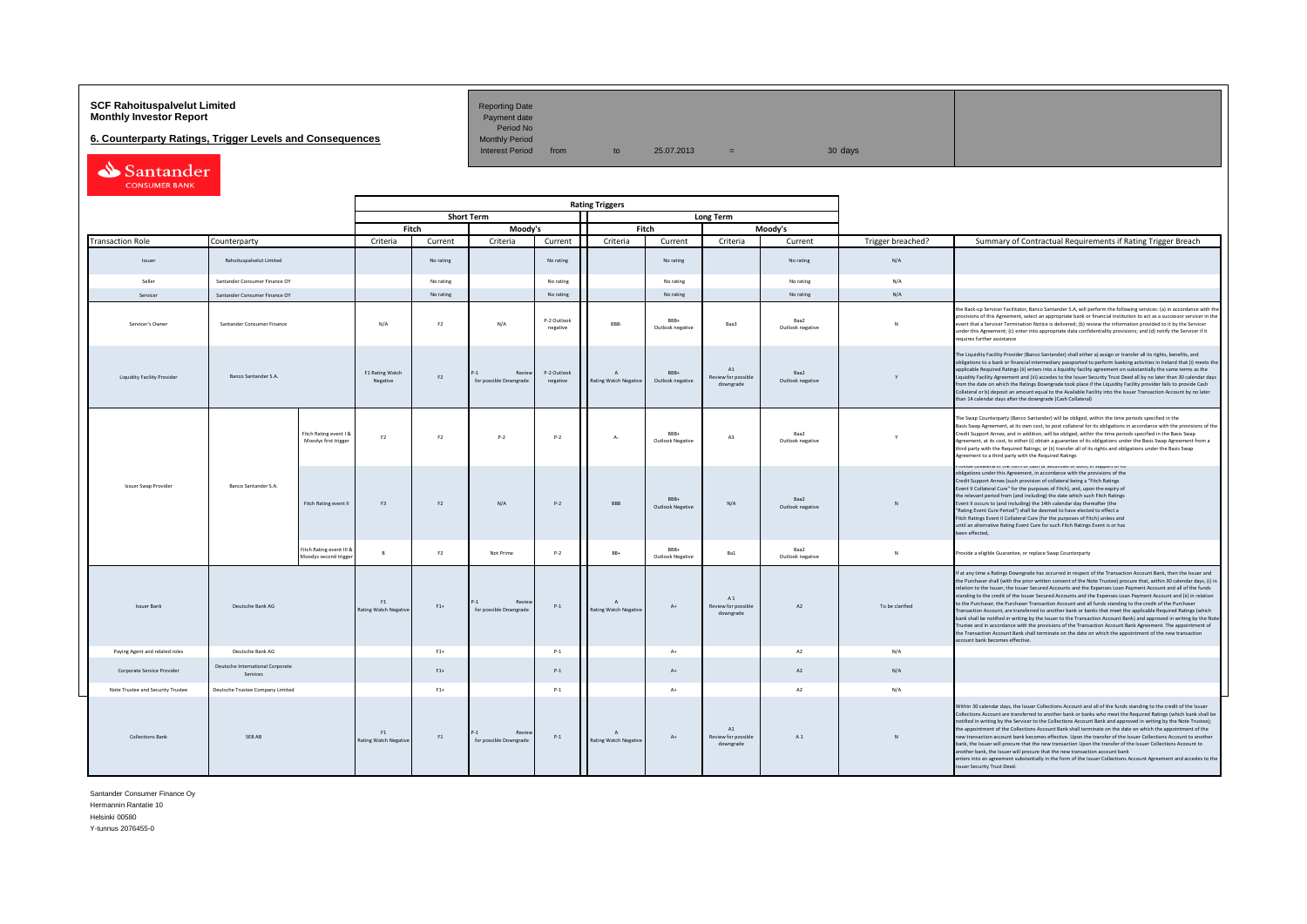| <b>SCF Rahoituspalvelut Limited</b><br><b>Monthly Investor Report</b> | <b>Reporting Date</b><br>Payment date<br>Period No |      | 29.07.2013<br>25.07.2013<br>14 |    |            |   |         |
|-----------------------------------------------------------------------|----------------------------------------------------|------|--------------------------------|----|------------|---|---------|
| 6.a Original Portfolio Principal Balance                              | <b>Monthly Period</b><br><b>Interest Period</b>    | from | jun. 13<br>25.06.2013          | to | 25.07.2013 | = | 30 days |
| Santander (                                                           |                                                    |      |                                |    |            |   |         |

Average outstanding principal balance: 10 679

|                  | <b>TOTAL</b>           |             |           |                         |         |                              |                     |
|------------------|------------------------|-------------|-----------|-------------------------|---------|------------------------------|---------------------|
|                  | <b>Min</b>             | <b>Max</b>  | <b>No</b> | <b>Original balance</b> | %       | <b>WA months to maturity</b> | <b>WA seasoning</b> |
|                  | $0,00 \in$             | 4 999,99€   | 10 569    | 34 014 267              | 7,1%    | 20,3                         | 20,2                |
|                  | 5 000,00 €             | 9 999,99€   | 14 962    | 111 330 743             | 23,1%   | 33,3                         | 16,0                |
|                  | 10 000,00 €            | 14 999,99€  | 10 4 48   | 127 666 197             | 26,5%   | 40,0                         | 13,1                |
|                  | 15 000,00 €            | 19 999,99€  | 4833      | 83 124 702              | 17,2%   | 44,2                         | 12,1                |
|                  | 20 000,00 €            | 24 999,99 € | 2 0 8 0   | 46 047 406              | 9,6%    | 45,8                         | 10,7                |
| Original balance | 25 000,00€             | 29 999,99 € | 963       | 26 170 405              | 5,4%    | 46,3                         | 9,8                 |
|                  | 30 000,00 €            | 34 999,99€  | 493       | 15 863 298              | 3,3%    | 46,5                         | 9,7                 |
|                  | 35 000,00 €            | 39 999,99 € | 271       | 10 073 680              | 2,1%    | 45,7                         | 10,4                |
|                  | 40 000,00€             | 44 999,99€  | 181       | 7 662 654               | 1,6%    | 45,4                         | 9,9                 |
|                  | 45 000,00 €            | 49 999,99€  | 99,00€    | 4 678 264               | 1,0%    | 45,7                         | 10,0                |
|                  | 50 000,00 €            | 54 999,99€  | 78        | 4 0 5 6 5 1 8           | 0,8%    | 45,7                         | 9,0                 |
|                  | 55 000,00 €            | 59 999,99€  | 51        | 2927246                 | 0,6%    | 45,7                         | 10,1                |
|                  | 60 000,00 $\epsilon$ + |             | 105       | 8 3 4 2 2 7 8           | 1,7%    | 44,8                         | 9,2                 |
|                  |                        |             |           |                         |         |                              |                     |
|                  | Total                  |             | 45 133    | 481 957 657             | 100,00% | 42,3                         | 11,56               |

Santander Consumer Finance Oy Hermannin Rantatie 10 Helsinki 00580 Y-tunnus 2076455-0

**CONSUMER BANK**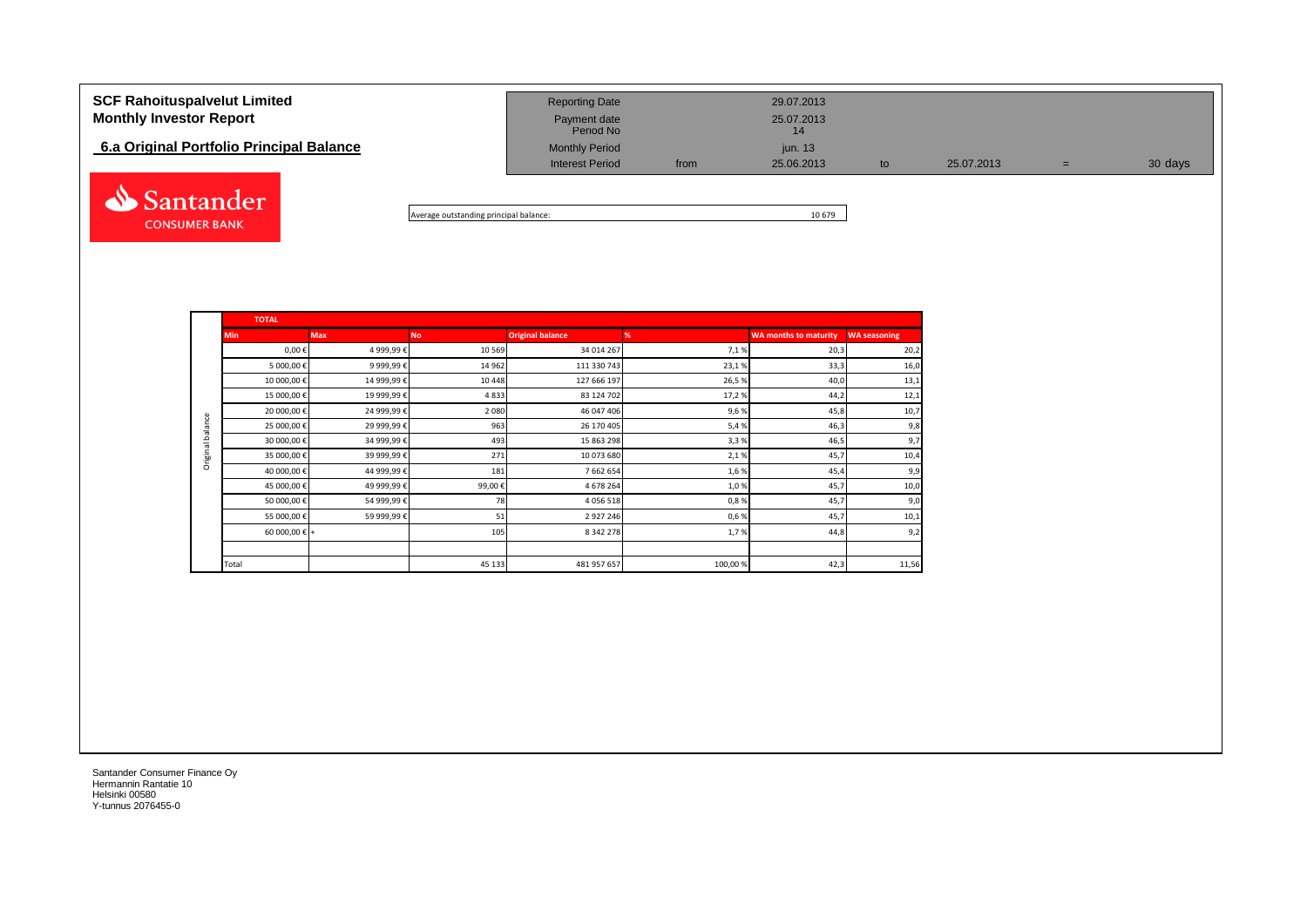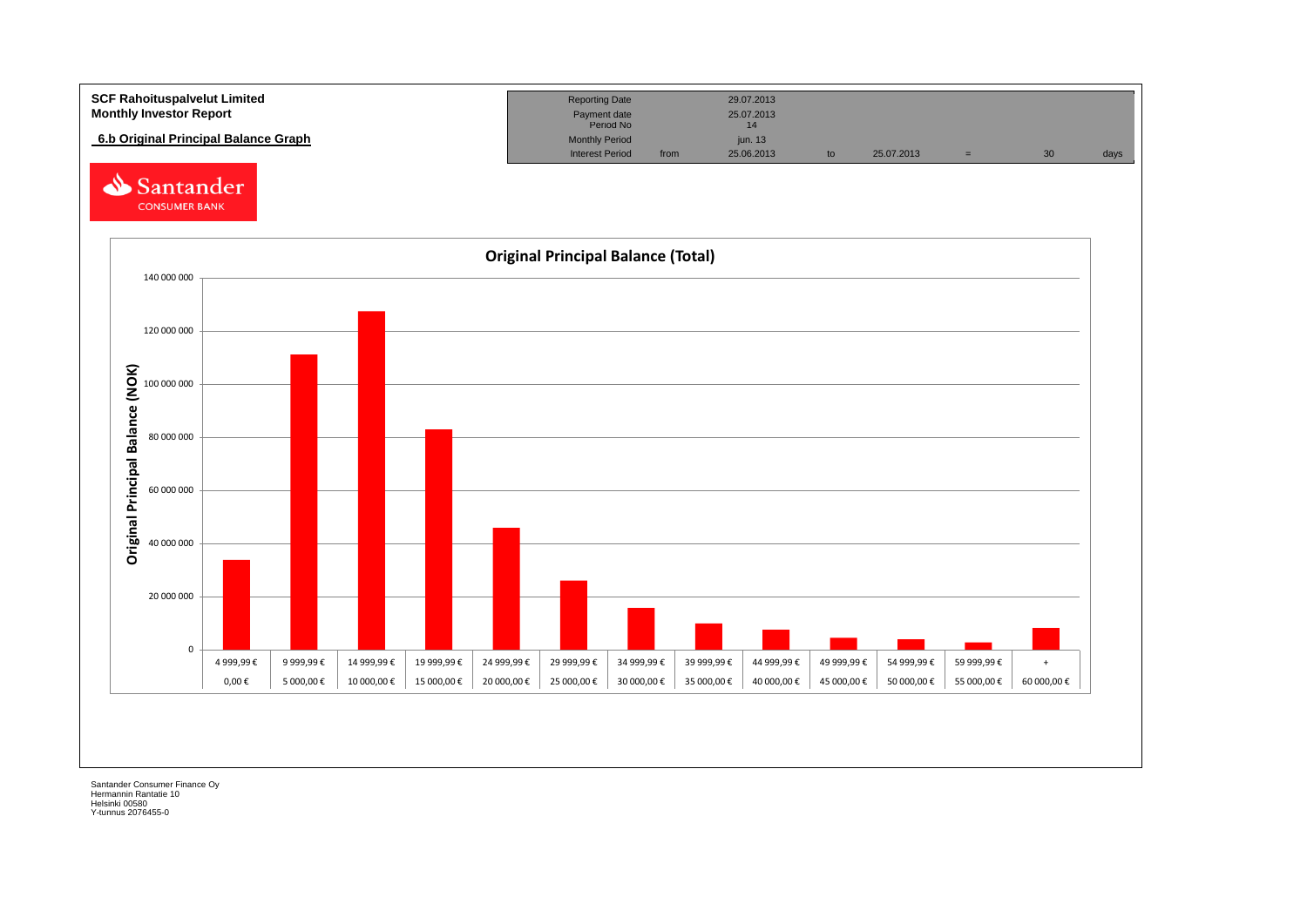## **7.a Outstanding Principal Balance**



| Period No                                                                                                          |                                   |         |
|--------------------------------------------------------------------------------------------------------------------|-----------------------------------|---------|
| <b>Monthly Period</b><br><i>iun.</i> 13<br><b>Interest Period</b><br>25.06.2013<br>25.07.2013<br>from<br>to<br>$=$ | 7.a Outstanding Principal Balance | 30 days |

Average amount - all: 7 624

|                     |            |            |           | <b>TOTAL</b>  |                                                     |            |                                 |                     |
|---------------------|------------|------------|-----------|---------------|-----------------------------------------------------|------------|---------------------------------|---------------------|
|                     | <b>Min</b> | <b>Max</b> | <b>No</b> |               | <b>Outstanding balance % of Outstanding balance</b> | % of loans | <b>WA</b> months to<br>maturity | <b>WA seasoning</b> |
|                     |            | 5 0 0 0    | 10562     | 28 137 739    | 13,90%                                              | 39,78%     | 15,9                            | 30,9                |
|                     | 5 0 0 0    | 10 000     | 9335      | 67 268 083    | 33,23%                                              | 35,16%     | 25,8                            | 27,4                |
|                     | 10 000     | 15 000     | 4 0 0 1   | 48 449 918    | 23,93%                                              | 15,07%     | 31,5                            | 25,4                |
|                     | 15 000     | 20 000     | 1452      | 24 829 768    | 12,27%                                              | 5,47%      | 34,0                            | 23,7                |
|                     | 20 000     | 25 000     | 626       | 13 867 457    | 6,85%                                               | 2,36%      | 34,3                            | 23,3                |
| Outstanding balance | 25 000     | 30 000     | 266       | 7 244 384     | 3,58%                                               | 1,00%      | 34,1                            | 23,7                |
|                     | 30 000     | 35 000     | 128       | 4 130 350     | 2,04%                                               | 0,48%      | 32,8                            | 23,5                |
|                     | 35 000     | 40 000     | 80        | 2 963 731     | 1,46%                                               | 0,30%      | 34,0                            | 23,5                |
|                     | 40 000     | 45 000     | 33        | 1 3 8 3 7 5 3 | 0,68%                                               | 0,12%      | 33,7                            | 22,8                |
|                     | 45 000     | 50 000     | 23        | 1079362       | 0,53%                                               | 0,09%      | 32,5                            | 24,1                |
|                     | 50 000     | 55 000     | q         | 470 284       | 0,23%                                               | 0,03%      | 30,8                            | 26,4                |
|                     | 55 000     | 60 000     | 10        | 574 302       | 0,28%                                               | 0,04%      | 30,3                            | 24,8                |
|                     | $60000 +$  |            | 28        | 2 035 640     | 1,01%                                               | 0,11%      | 32,9                            | 22,1                |
|                     |            |            |           |               |                                                     |            |                                 |                     |
|                     | Total      |            | 26 5 53   | 202 434 768   | 100,0%                                              | 100,0%     | 28,1                            | 26,3                |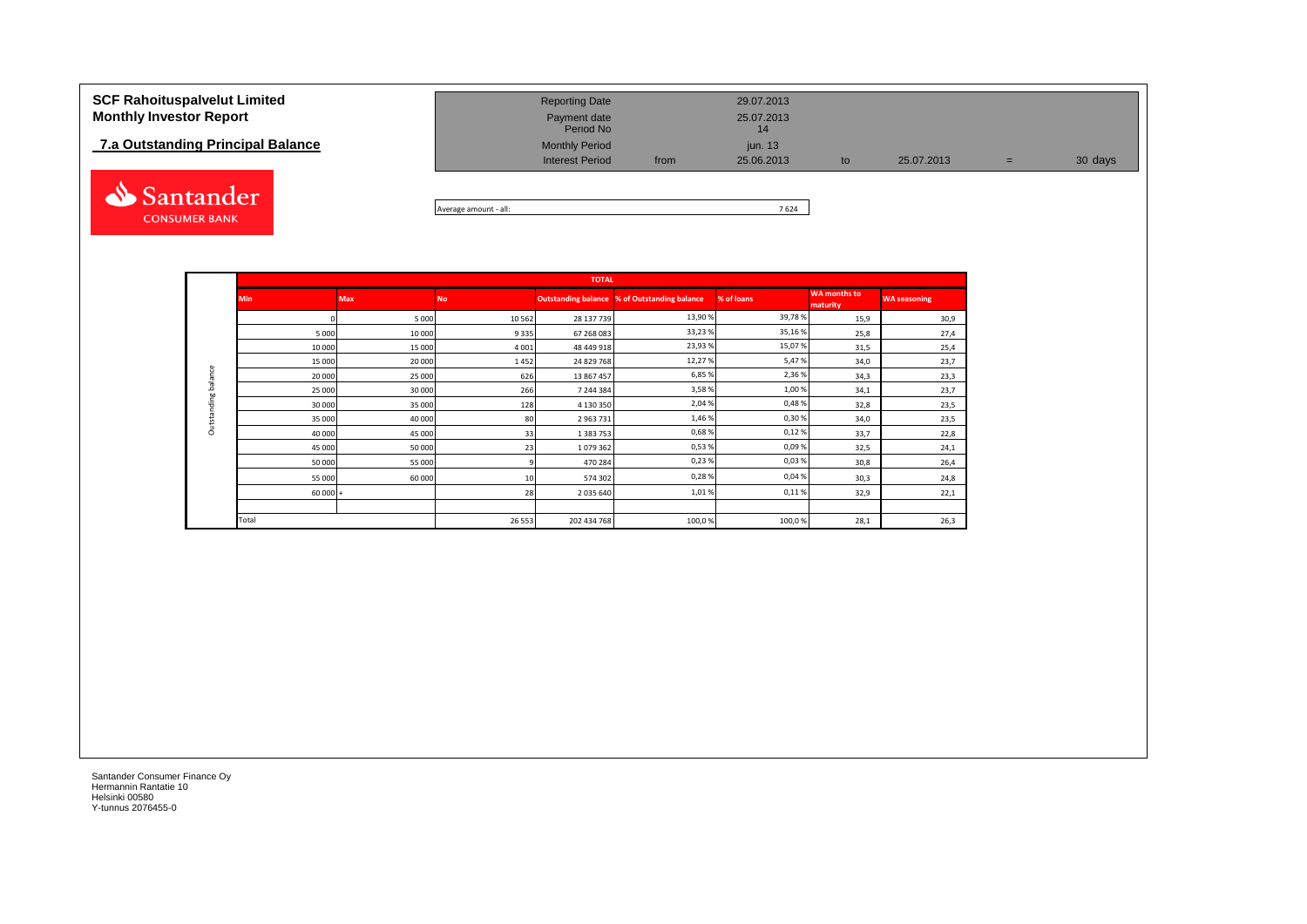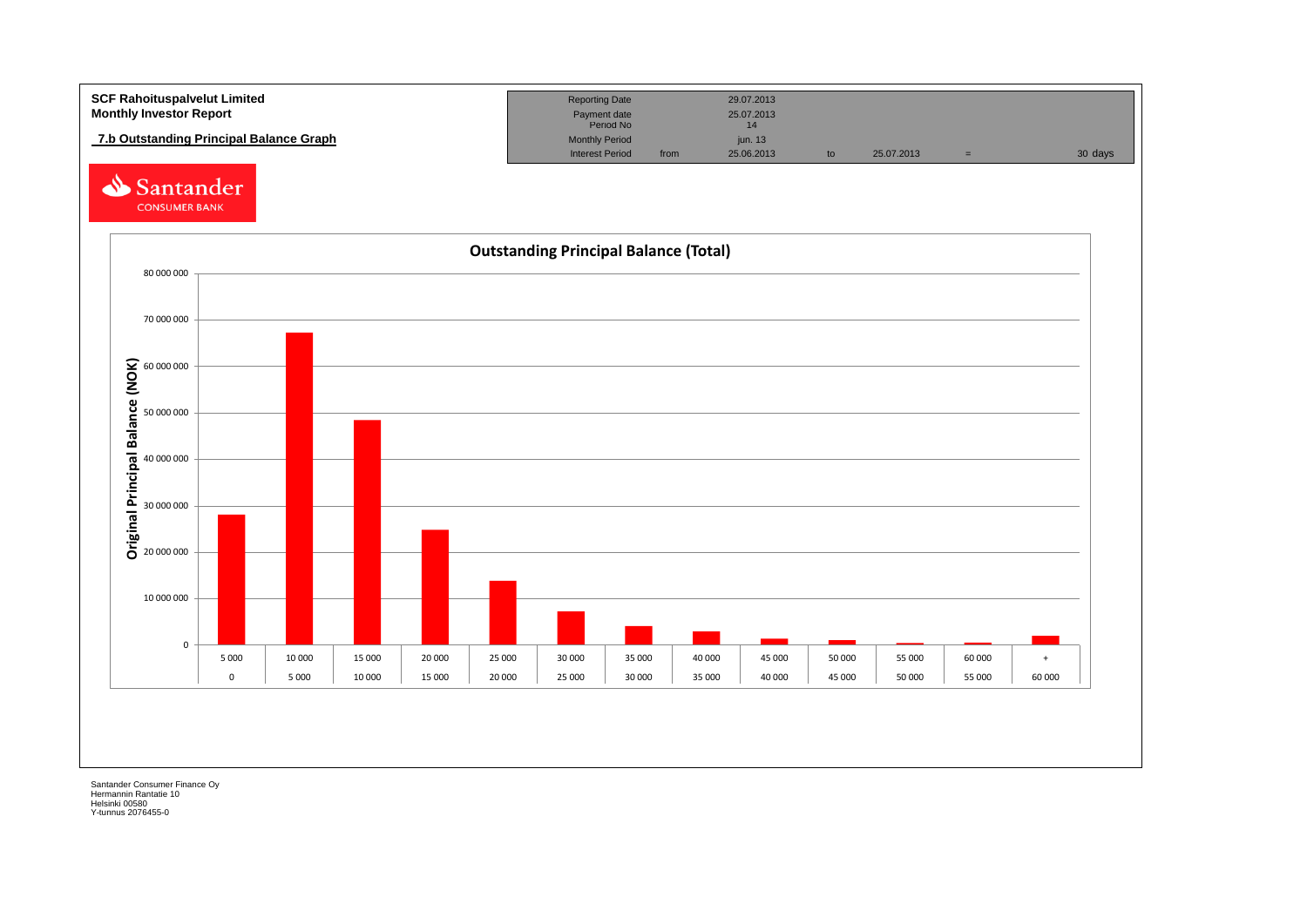### **SCF Rahoituspalvelut Limited Monthly Investor Report**

## **8.a Geographical Distribution**



| <b>Reporting Date</b>     |      | 29.07.2013       |            |   |         |
|---------------------------|------|------------------|------------|---|---------|
| Payment date<br>Period No |      | 25.07.2013<br>14 |            |   |         |
| <b>Monthly Period</b>     |      | jun. $13$        |            |   |         |
| <b>Interest Period</b>    | from | 25.06.2013       | 25.07.2013 | = | 30 days |

|                       |           |                            | <b>TOTAL</b>             |            |                              |                     |
|-----------------------|-----------|----------------------------|--------------------------|------------|------------------------------|---------------------|
| <b>District</b>       | <b>No</b> | <b>Outstanding balance</b> | % of Outstanding balance | % of Loans | <b>WA months to maturity</b> | <b>WA seasoning</b> |
| Central Finland       | 3024      | 22 581 596                 | 11,15 %                  | 11,39%     | 28,5                         | 25,9                |
| Eastern Finland       | 710       | 5 036 837                  | 2,49%                    | 2,67%      | 27,7                         | 26,4                |
| East Tavastia         | 1672      | 12 488 134                 | 6,17%                    | 6,30%      | 28,7                         | 26,5                |
| Greater Helsinki      | 6 1 6 3   | 50 725 341                 | 25,06 %                  | 23,21%     | 28,1                         | 26,2                |
| Northern Finland      | 2034      | 16 122 869                 | 7,96 %                   | 7,66%      | 29,2                         | 25,8                |
| Northern Savonia      | 872       | 5 882 915                  | 2,91%                    | 3,28%      | 27,2                         | 26,0                |
| Ostrobothnia          | 1668      | 12 391 720                 | 6,12%                    | 6,28%      | 26,5                         | 26,7                |
| South-Eastern Finland | 1454      | 11 155 819                 | 5,51%                    | 5,48%      | 28,7                         | 25,7                |
| South-Western Finland | 2879      | 20 694 491                 | 10,22%                   | 10,84 %    | 27,6                         | 26,4                |
| Uusimaa               | 3542      | 25 751 934                 | 12,72%                   | 13,34 %    | 28,2                         | 27,3                |
| Western Tavastia      | 2 5 3 5   | 19 603 112                 | 9,68%                    | 9,55%      | 28,0                         | 26,0                |
|                       |           |                            |                          |            |                              |                     |
| Total                 | 26 5 53   | 202 434 768                |                          | 100,00%    | 28,0                         | 26,3                |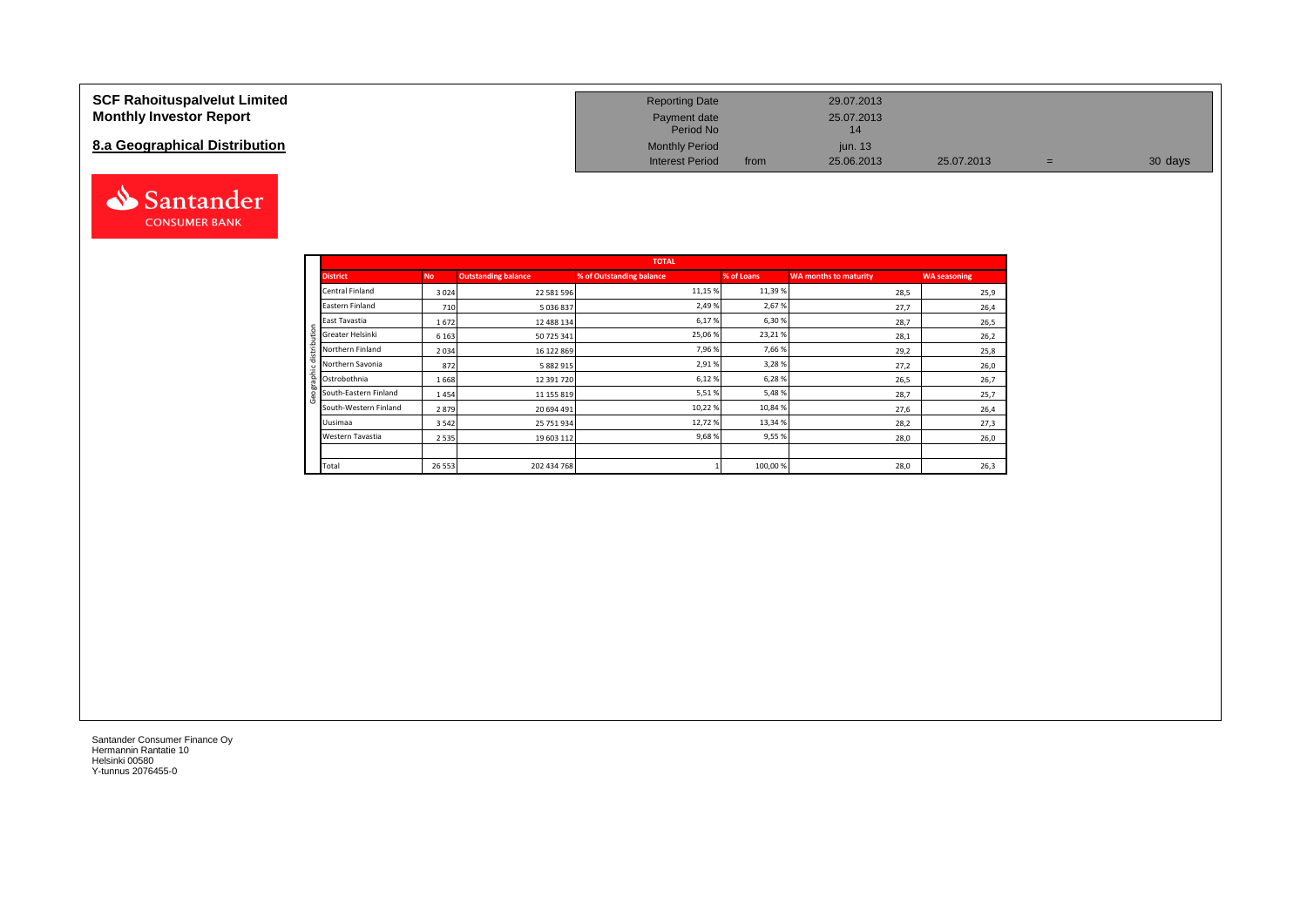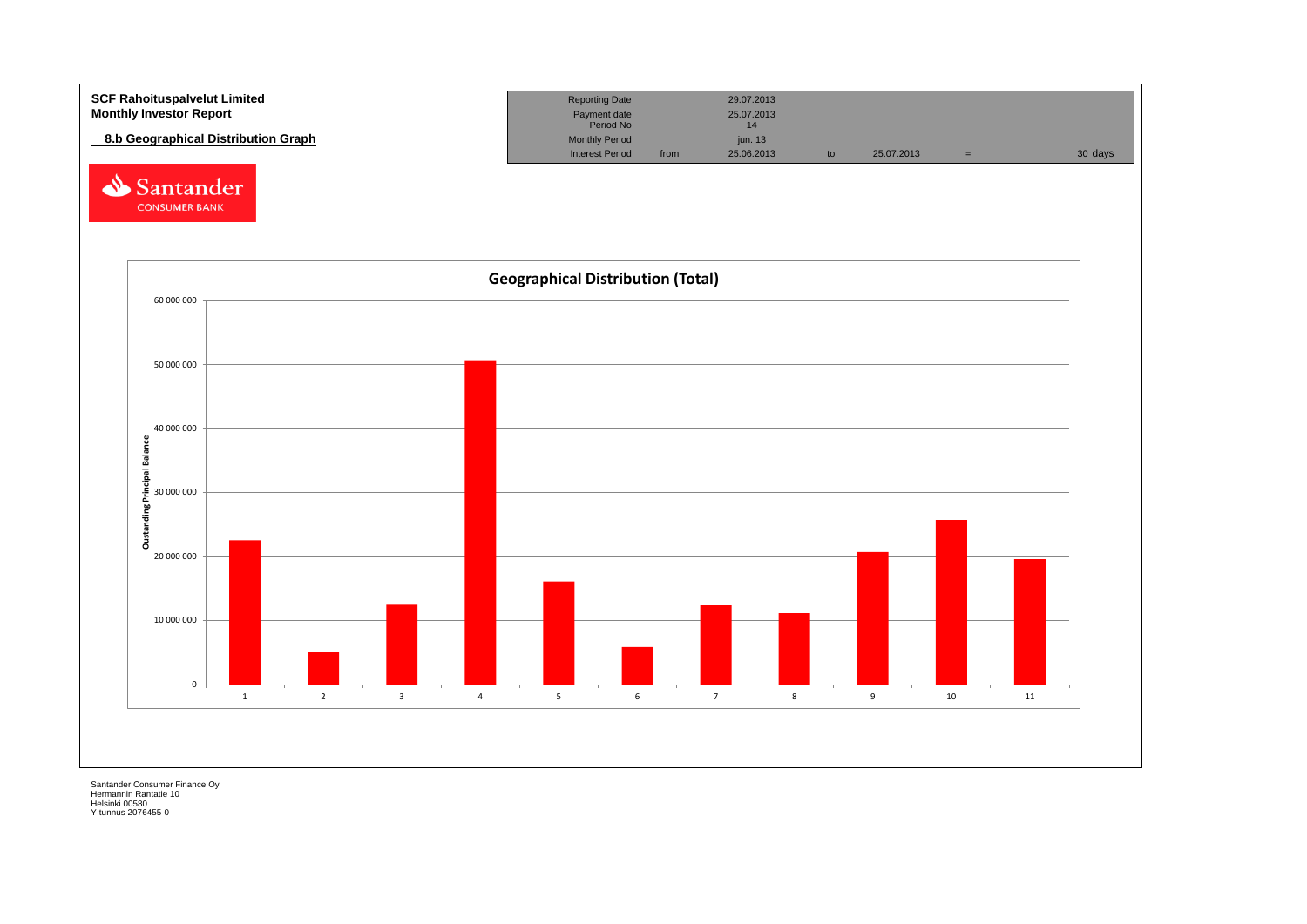#### **SCF Rahoituspalvelut Limited Reporting Date 29.07.2013 Reporting Date 29.07.2013 Monthly Investor Report Payment date** 25.07.2013 Payment date 25.07.2013<br>Period No 14 **9.a Interest Rate 12.6 and 13.6 and 13.6 and 13.6 and 13.6 and 13.6 and 13.6 and 13.6 and 13.6 and 13.6 and 13.6 and 13.6 and 13.6 and 13.6 and 13.6 and 13.6 and 13.6 and 13.6 and 13.6 and 13.6 and 13.6 and 13.6 and 13.** Interest Period from 25.06.2013 to 25.07.2013 = 30 days



|              |            |       |           | <b>TOTAL</b>               |                                          |                              |                     |
|--------------|------------|-------|-----------|----------------------------|------------------------------------------|------------------------------|---------------------|
|              | $Min (>=)$ | Max < | <b>No</b> | <b>Outstanding balance</b> | % of total<br><b>Outstanding balance</b> | <b>WA months to maturity</b> | <b>WA seasoning</b> |
|              |            | 1 %   | 1 1 6 3   | 7622666                    | 3,77%                                    | 17,1                         | 21,2                |
|              | 1%         | 2%    | 2 3 5 7   | 13 603 615                 | 6,72%                                    | 22,5                         | 26,4                |
|              | 2%         | 4 %   | 4957      | 41 338 817                 | 20,42%                                   | 28,1                         | 26,5                |
| distribution | 4 %        | 6 %   | 12 5 22   | 105 101 041                | 51,92%                                   | 29,5                         | 26,4                |
|              | 6 %        | 8%    | 5 5 1 9   | 34 584 560                 | 17,08%                                   | 28,5                         | 26,8                |
| Interest     | 8%         | 10%   | 35        | 184 070                    | 0,09%                                    | 28,2                         | 26,2                |
|              | 10 %       | 12%   |           |                            | 0,00%                                    |                              |                     |
|              | 12%        | 14 %  |           |                            | 0,00%                                    |                              |                     |
|              | 14 %       | 16 %  |           |                            | 0,00%                                    |                              |                     |
|              | 16 %       | 18%   |           |                            | 0,00%                                    |                              |                     |
|              |            |       |           |                            |                                          |                              |                     |
|              | Total      |       | 26 5 53   | 202 434 768                | 100,00%                                  | 25,7                         | 25,6                |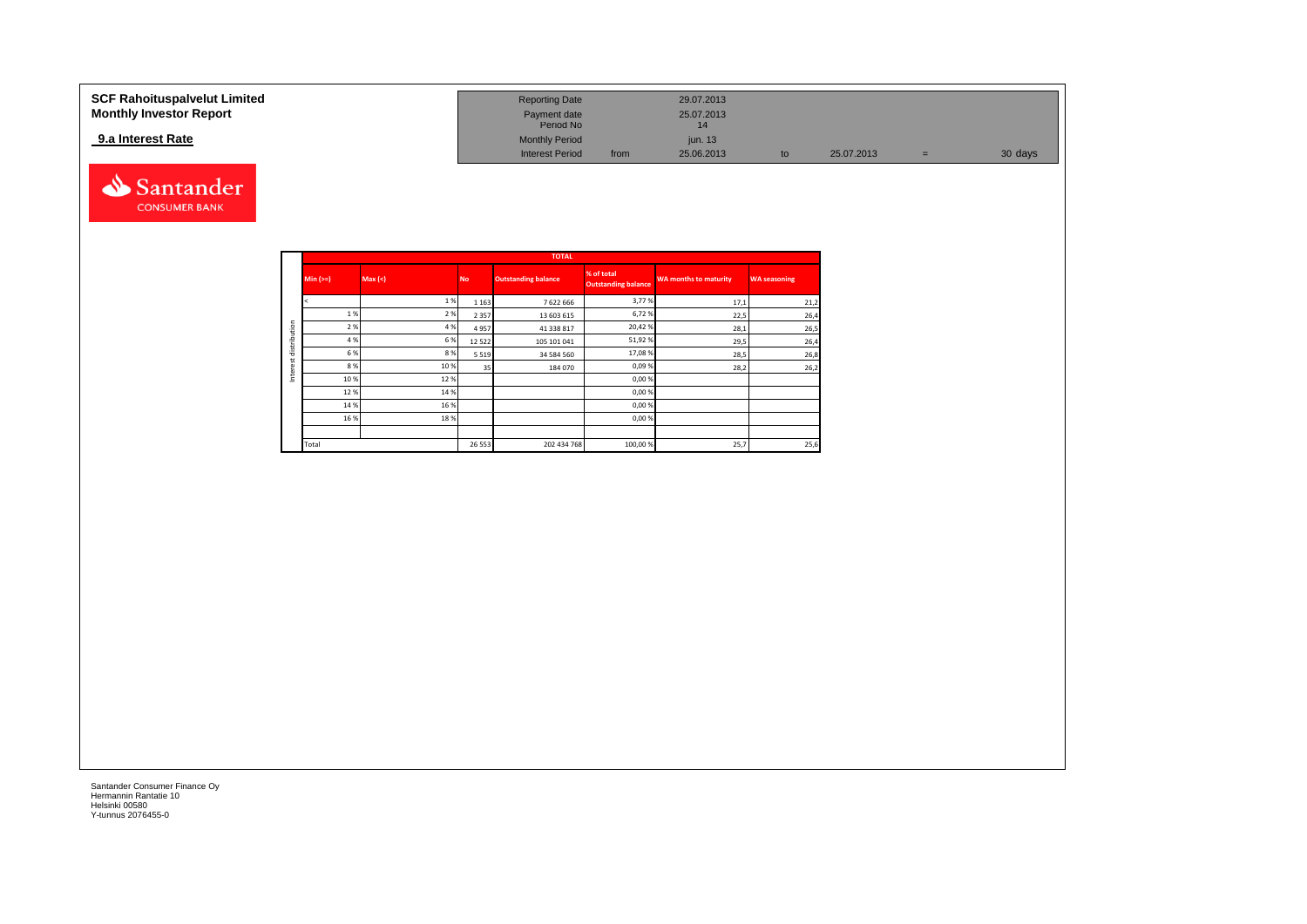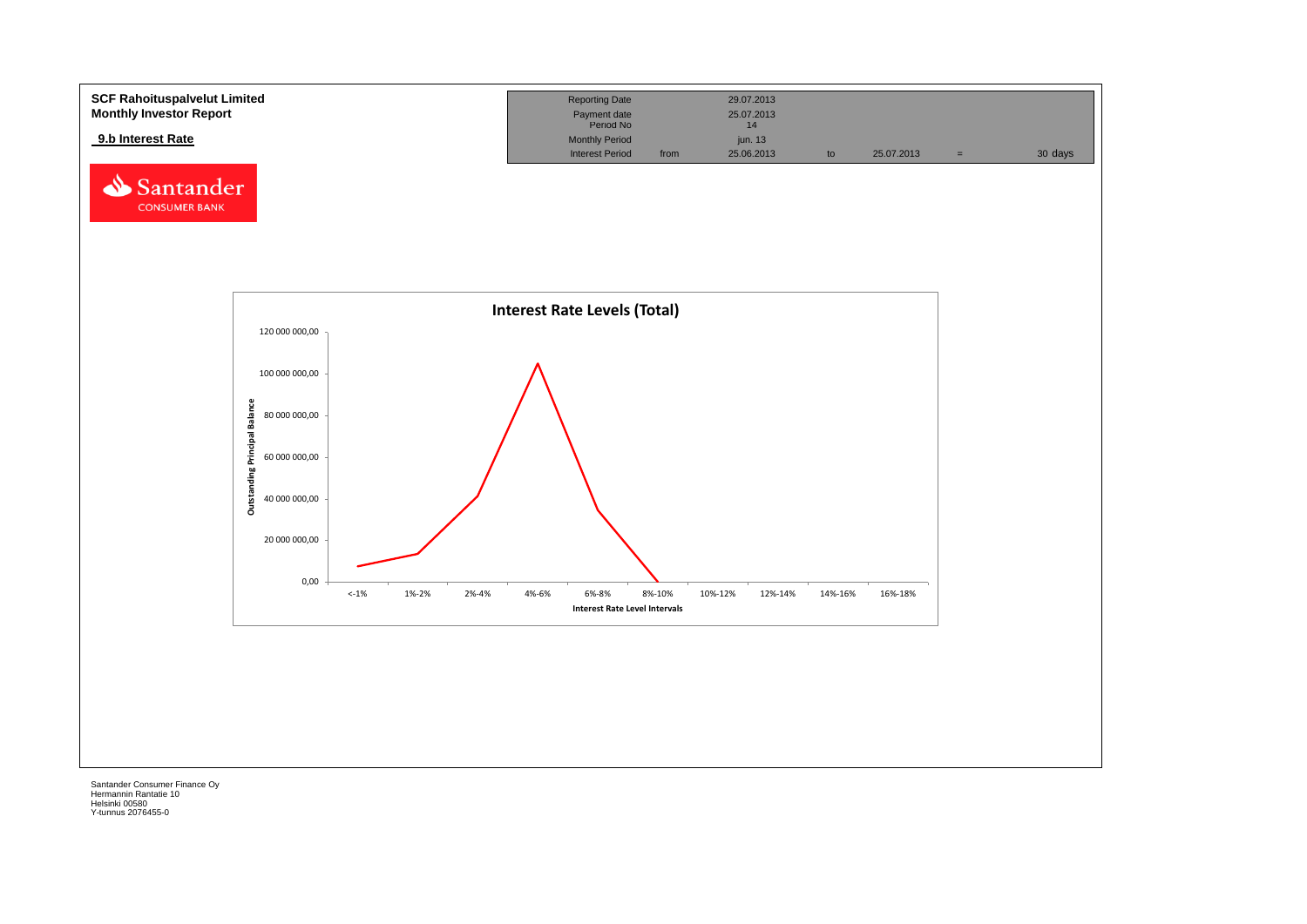| <b>SCF Rahoituspalvelut Limited</b><br><b>Monthly Investor Report</b> | <b>Reporting Date</b><br>Payment date<br>Period No |      | 29.07.2013<br>25.07.2013<br>14 |    |            |     |         |
|-----------------------------------------------------------------------|----------------------------------------------------|------|--------------------------------|----|------------|-----|---------|
| 10.a Remaining Terms                                                  | <b>Monthly Period</b><br><b>Interest Period</b>    | from | jun. 13<br>25.06.2013          | to | 25.07.2013 | $=$ | 30 days |



|                     |            |            |           | <b>TOTAL</b>               |         |                              |                     |
|---------------------|------------|------------|-----------|----------------------------|---------|------------------------------|---------------------|
|                     | <b>Min</b> | <b>Max</b> | <b>No</b> | <b>Outstanding balance</b> | %       | <b>WA months to maturity</b> | <b>WA seasoning</b> |
|                     |            |            | 631       | 418 194                    | 0,21%   | 0,0                          | 46,2                |
|                     |            | 12         | 5944      | 17 724 706                 | 8,76%   | 8,3                          | 35,9                |
|                     | 13         | 24         | 8678      | 54 998 119                 | 27,17%  | 19,0                         | 30,4                |
|                     | 25         | 36         | 7 1 7 7   | 73 215 737                 | 36,17%  | 30,8                         | 26,4                |
| maturity            | 37         | 48         | 4 1 2 3   | 56 078 012                 | 27,70%  | 40,0                         | 19,0                |
|                     | 49         | 60         |           |                            | 0,00%   |                              |                     |
| 5                   | 61         | 72         |           |                            | 0,00%   |                              |                     |
| Months <sup>-</sup> | 73         | 84         |           |                            | 0,00%   |                              |                     |
|                     | 85         | 96         |           |                            | 0,00%   |                              |                     |
|                     | 97         | 108        |           |                            | 0,00%   |                              |                     |
|                     | 109        | 120        |           |                            | 0,00%   |                              |                     |
|                     | 121 >      |            |           |                            | 0,00%   |                              |                     |
|                     |            |            |           |                            |         |                              |                     |
|                     | Total      |            | 26 5 53   | 202 434 768                | 100,00% | 24,5                         | 27,9                |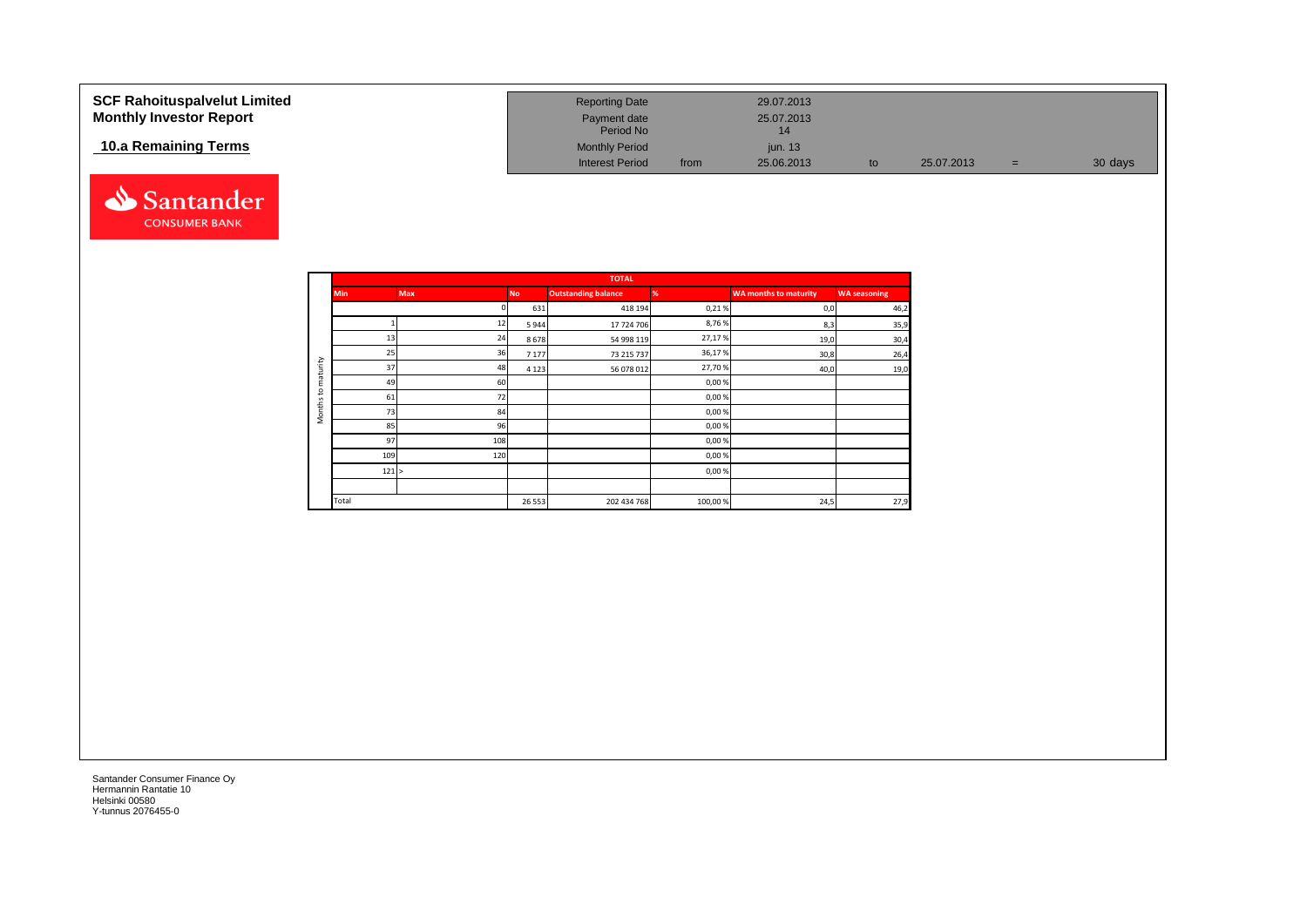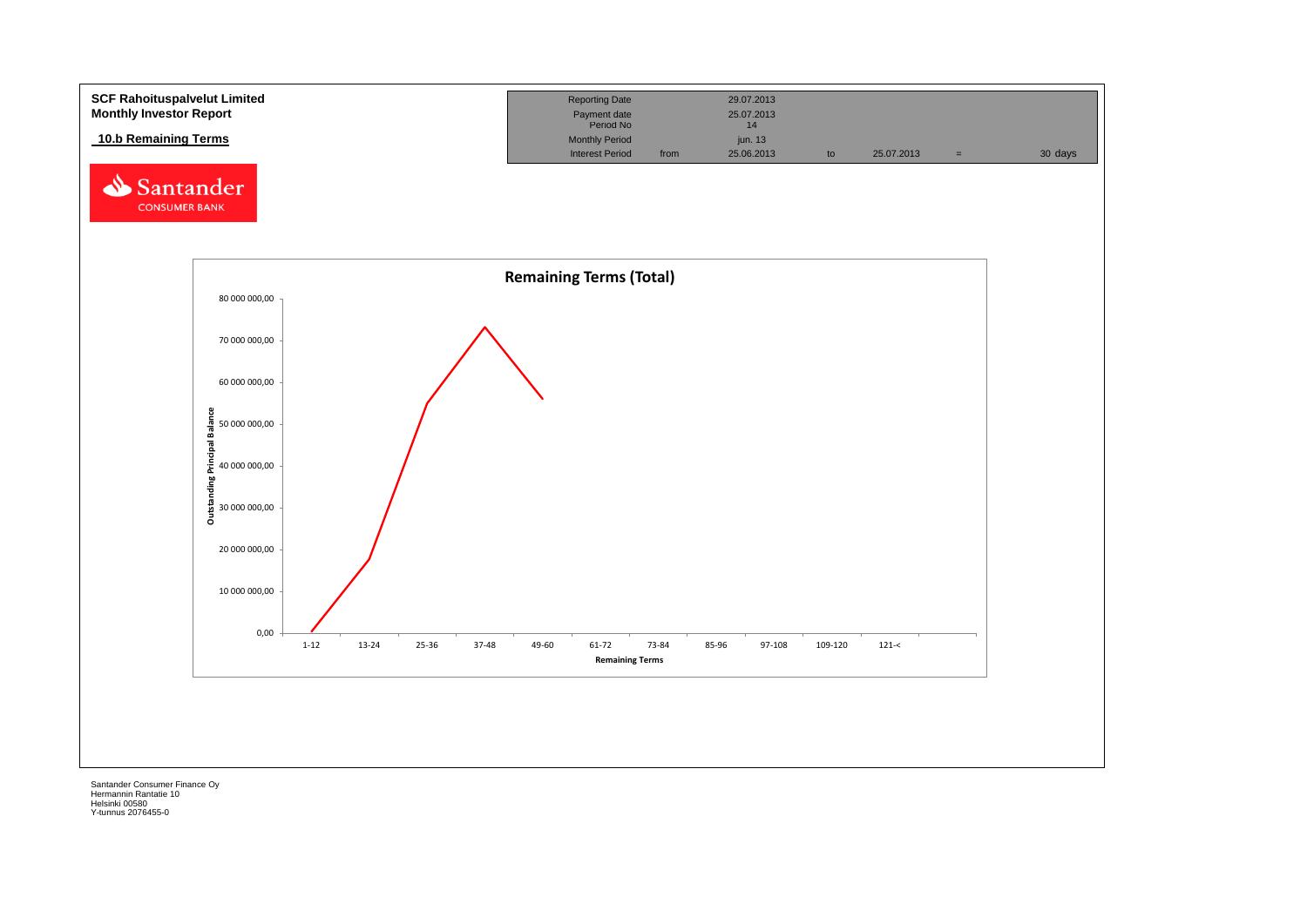| <b>SCF Rahoituspalvelut Limited</b><br><b>Monthly Investor Report</b> | <b>Reporting Date</b><br>Payment date<br>Period No |      | 29.07.2013<br>25.07.2013 |    |            |     |         |
|-----------------------------------------------------------------------|----------------------------------------------------|------|--------------------------|----|------------|-----|---------|
| 11.a Seasoning                                                        | <b>Monthly Period</b>                              |      | jun. $13$                |    |            |     |         |
|                                                                       | <b>Interest Period</b>                             | from | 25.06.2013               | to | 25.07.2013 | $=$ | 30 days |



|              |                 |            |           | <b>TOTAL</b>               |                                    |                              |                     |
|--------------|-----------------|------------|-----------|----------------------------|------------------------------------|------------------------------|---------------------|
|              | <b>Min</b>      | <b>Max</b> | <b>No</b> | <b>Outstanding balance</b> | % of Outstanding<br><b>Balance</b> | <b>WA months to maturity</b> | <b>WA seasoning</b> |
|              |                 |            |           |                            | 0,00%                              | 0,0                          | 0,0                 |
| ă            | 13 <sup>1</sup> | 24         | 11 110    | 103 083 945                | 50,92%                             | 33,4                         | 19,9                |
| c<br>≏       | 25              | 36         | 10414     | 74 953 677                 | 37,03%                             | 25,1                         | 29,6                |
| ⊂<br>$\circ$ | 37              | 48         | 3858      | 20 162 889                 | 9,96%                              | 16,7                         | 41,1                |
| s<br>£       | 49              | 60         | 1 1 1 1   | 3 999 382                  | 1,98%                              | 7,3                          | 53,3                |
| C<br>-       | 61              | 72         | 59        | 234 874                    | 0,12%                              | 14,1                         | 62,5                |
|              | 73              | 84         |           |                            |                                    |                              |                     |
|              | 85              | 96         |           |                            |                                    |                              |                     |
|              |                 |            |           |                            |                                    |                              |                     |
|              |                 |            | 26 5 53   | 202 434 768                | 100%                               | 16,1                         | 34,4                |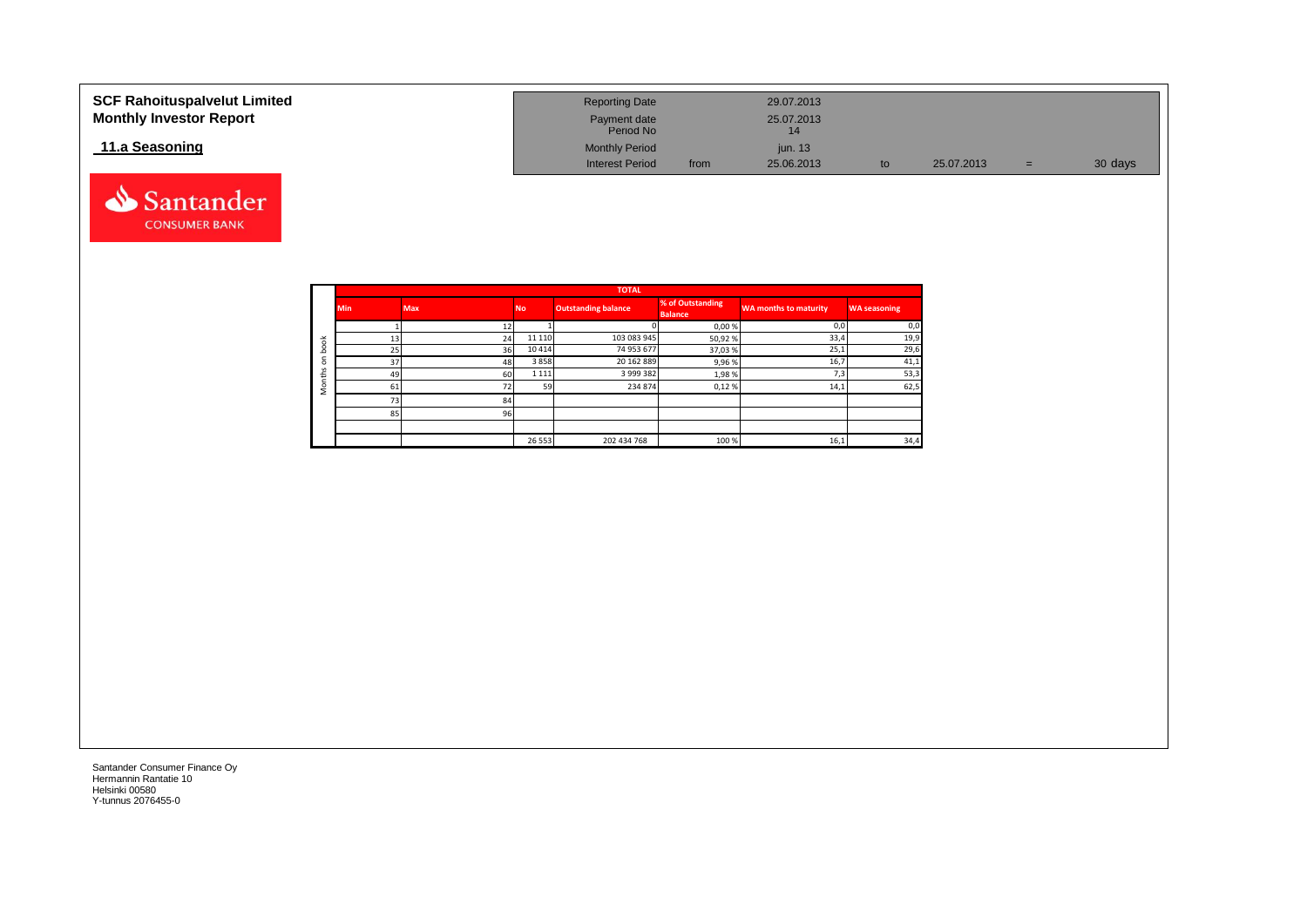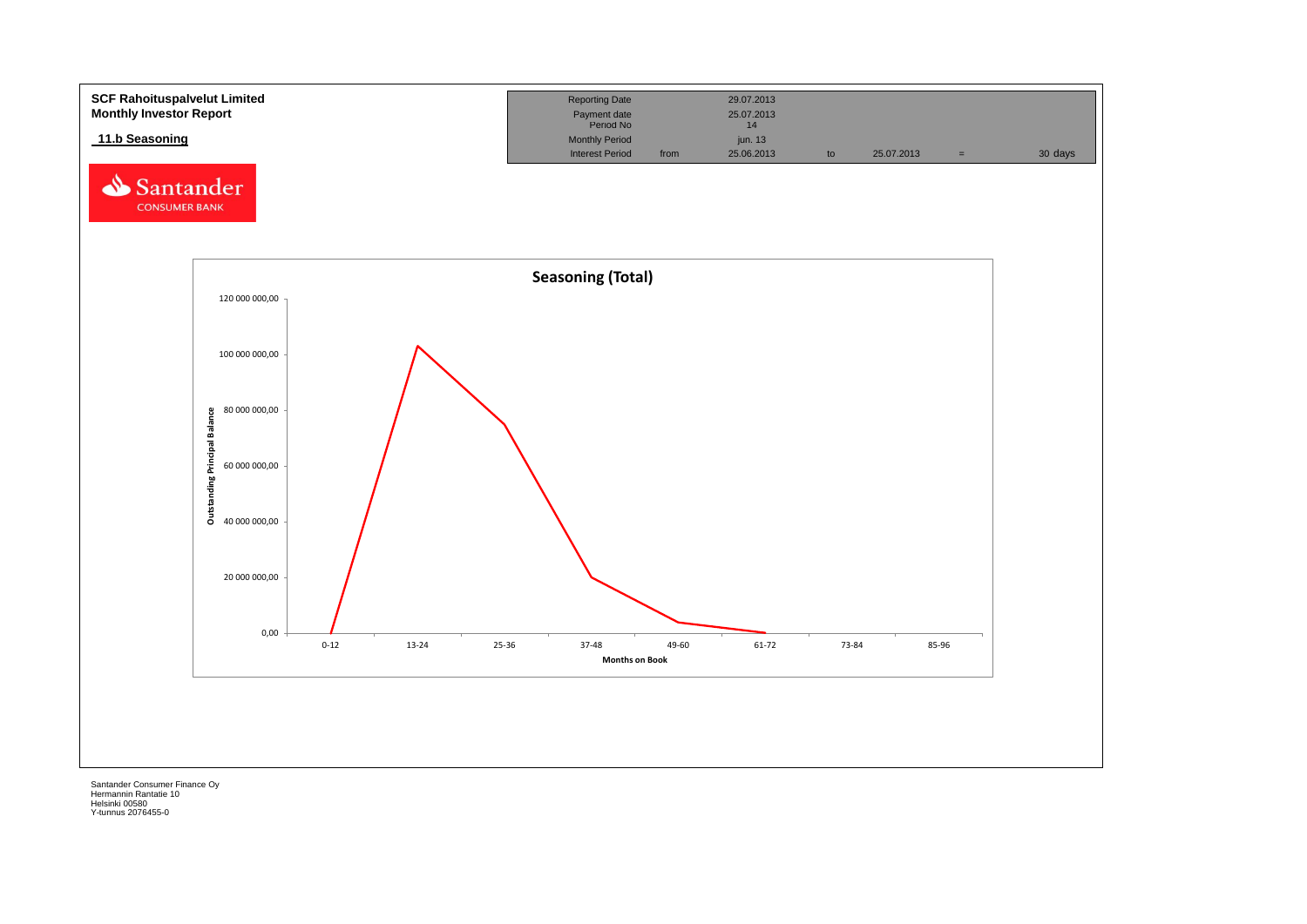| <b>SCF Rahoituspalvelut Limited</b><br><b>Monthly Investor Report</b> | <b>Reporting Date</b><br>Payment date |      | 29.07.2013<br>25.07.2013 |            |     |         |
|-----------------------------------------------------------------------|---------------------------------------|------|--------------------------|------------|-----|---------|
|                                                                       | Period No                             |      | 14                       |            |     |         |
| 13.a Balloon Ioans                                                    | <b>Monthly Period</b>                 |      | <i>iun.</i> 13           |            |     |         |
|                                                                       | <b>Interest Period</b>                | from | 25.06.2013               | 25.07.2013 | $=$ | 30 days |

┑

|                   |        |            |           | <b>TOTAL</b>               |                                    |                       |                     |
|-------------------|--------|------------|-----------|----------------------------|------------------------------------|-----------------------|---------------------|
| ৯<br>≞.<br>S<br>∽ | ۰      | <b>Min</b> | <b>No</b> | <b>Outstanding balance</b> | % of Outstanding<br><b>Balance</b> | WA months to maturity | <b>WA seasoning</b> |
| ത<br>∘            |        | Standard   | 21744     | 133 823 271                | 66.11%                             | 27,3                  | 25,9                |
| 은                 | Q<br>۰ | Balloon    | 4809      | 68 611 497                 | 33,89%                             | 29,7                  | 27,0                |
| ء<br>Σ            |        |            |           |                            |                                    |                       |                     |
|                   |        | Total      | 26 5 5 3  | 202 434 768                | 100 %                              | 28,5                  | 26,5                |

Santander Consumer Finance Oy Hermannin Rantatie 10 Helsinki 00580 Y-tunnus 2076455-0

Santander **CONSUMER BANK**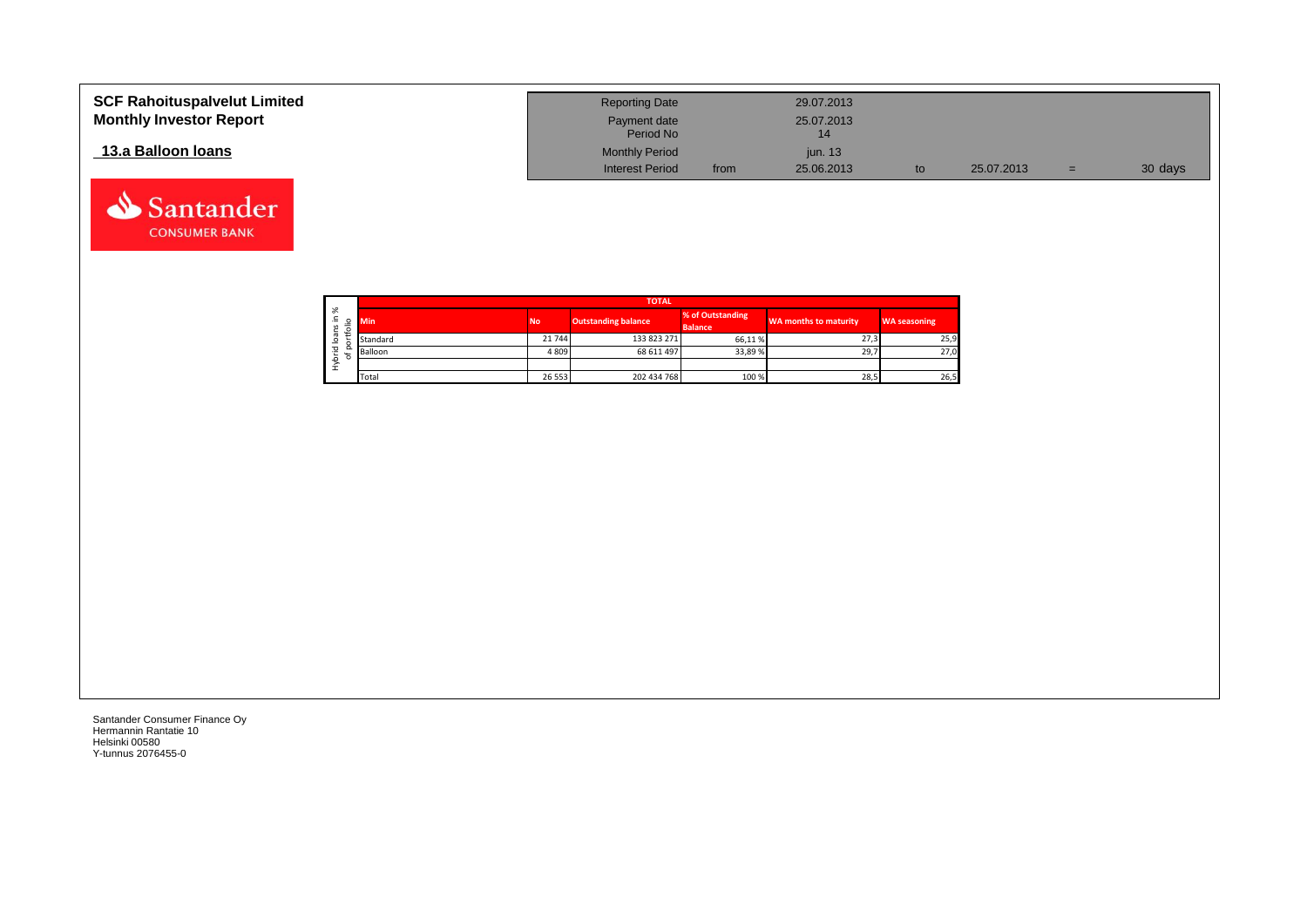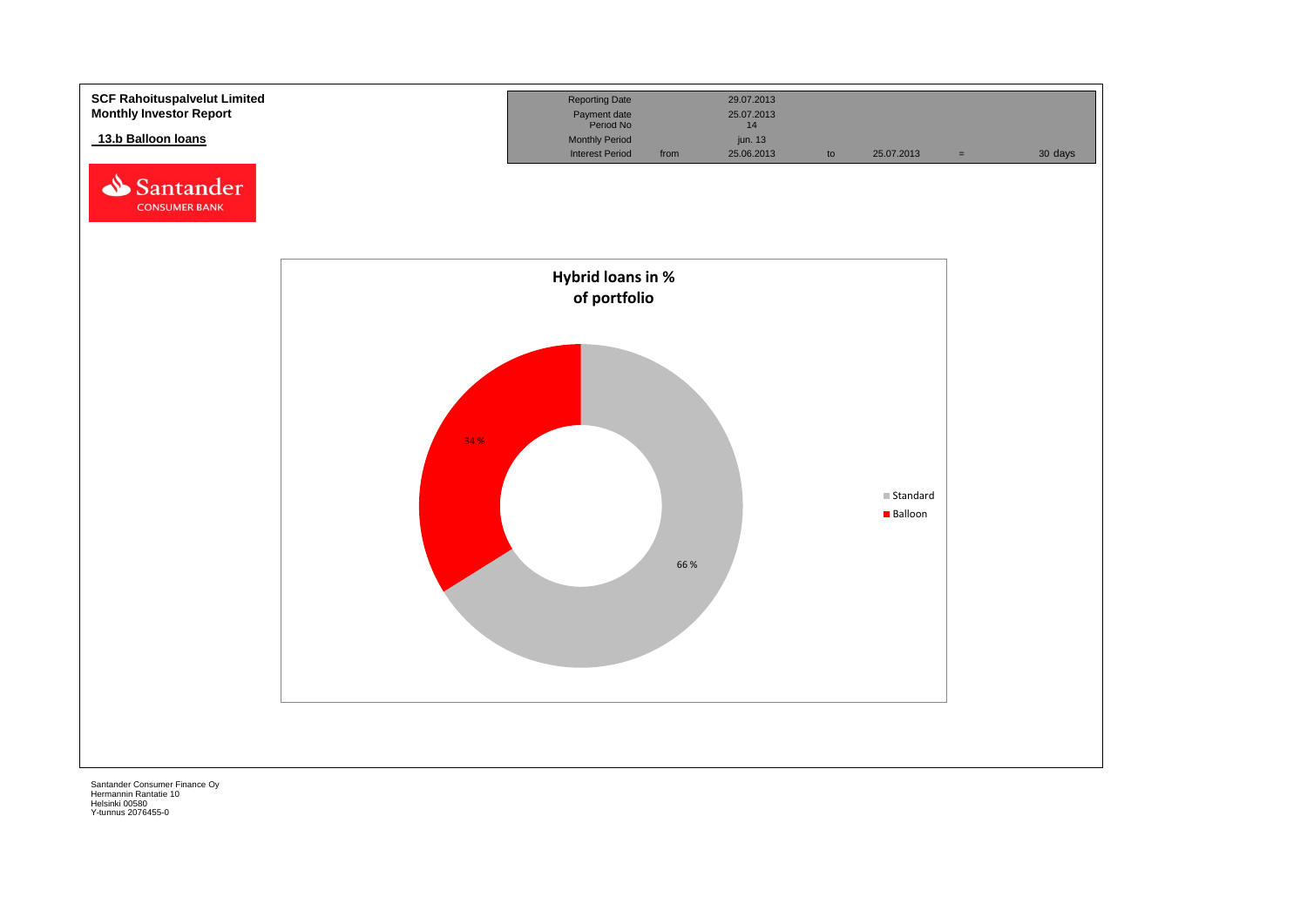| <b>SCF Rahoituspalvelut Limited</b> | <b>Reporting Date</b>     |      | 29.07.2013       |            |     |         |
|-------------------------------------|---------------------------|------|------------------|------------|-----|---------|
| <b>Monthly Investor Report</b>      | Payment date<br>Period No |      | 25.07.2013<br>14 |            |     |         |
| 14.a # loans per borrower           | <b>Monthly Period</b>     |      | jun. 13          |            |     |         |
|                                     | <b>Interest Period</b>    | from | 25.06.2013       | 25.07.2013 | $=$ | 30 days |



|         |                            | <b>TOTAL</b>                   |                              |               |
|---------|----------------------------|--------------------------------|------------------------------|---------------|
| %       | <b>Outstanding balance</b> | <b>Total number of debtors</b> | <b>Total number of loans</b> |               |
| 98,1%   | 198 582 138                | 26 216                         |                              |               |
| 1,7%    | 3 448 478                  | 149                            |                              |               |
| 0,2%    | 395 973                    | 11                             |                              | ā             |
| 0,0%    | 8 1 7 9                    |                                | h                            | row<br>bor    |
|         |                            |                                |                              | per           |
|         |                            |                                |                              |               |
|         |                            |                                |                              | loans<br>$\#$ |
|         |                            |                                |                              |               |
|         |                            |                                |                              |               |
|         |                            |                                |                              |               |
| 100,00% | 202 434 768                | 26 377                         | Total                        |               |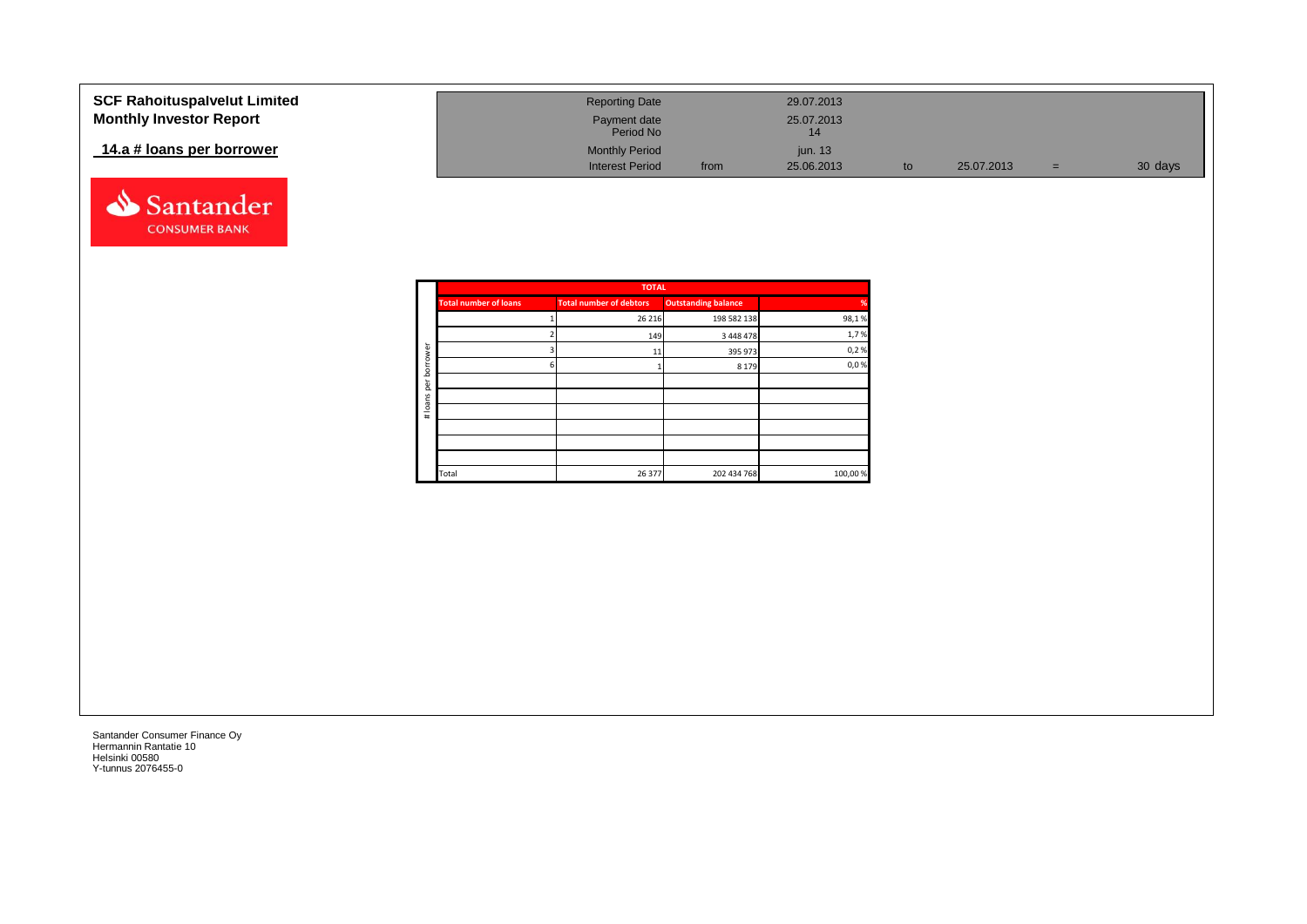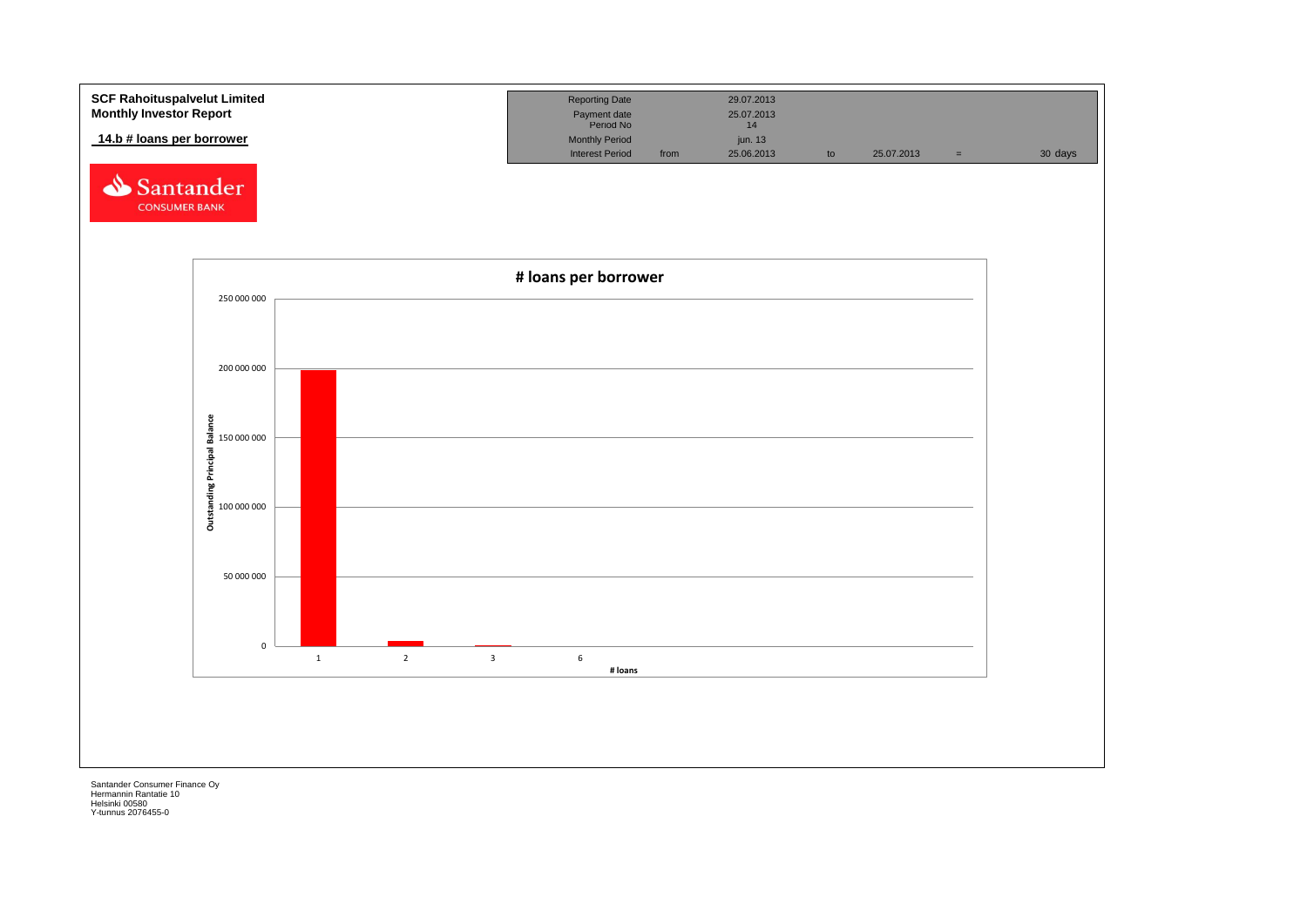| <b>SCF Rahoituspalvelut Limited</b> |
|-------------------------------------|
| <b>Monthly Investor Report</b>      |

## **15.a Amortization Profile**



| SCF Rahoituspalvelut Limited   | <b>Reporting Date</b>     |      | 29.07.2013       |    |            |     |         |
|--------------------------------|---------------------------|------|------------------|----|------------|-----|---------|
| <b>Monthly Investor Report</b> | Payment date<br>Period No |      | 25.07.2013<br>14 |    |            |     |         |
| 15.a Amortization Profile      | <b>Monthly Period</b>     |      | iun. 13          |    |            |     |         |
|                                | <b>Interest Period</b>    | from | 25.06.2013       | to | 25.07.2013 | $=$ | 30 days |

| <b>TOTAL</b>      |    |                        |                        |                     |                 |        |            |
|-------------------|----|------------------------|------------------------|---------------------|-----------------|--------|------------|
| <b>Period</b>     |    | <b>Opening Balance</b> | <b>Closing Balance</b> | <b>Amortization</b> | <b>Interest</b> | Yield  | Percentage |
|                   |    |                        |                        |                     |                 |        |            |
|                   |    | 202 428 396            | 194 791 220            | 7637176             | 815 193         | 4,83 % | 96,23%     |
|                   |    | 194 791 220            | 187 409 706            | 7 381 514           | 785 241         | 4,84 % | 92,58%     |
|                   |    | 187 409 706            | 180 177 018            | 7 232 688           | 756 040         | 4,84 % | 89,01%     |
|                   |    | 180 177 018            | 172 890 810            | 7 286 208           | 727 564         | 4,85 % | 85,41%     |
|                   |    | 172 890 810            | 165 896 842            | 6993968             | 698 887         | 4,85 % | 81,95%     |
| periods)          |    | 165 896 842            | 159 041 453            | 6855390             | 671852          | 4,86 % | 78,57%     |
| $\mathbb S$       |    | 159 041 453            | 152 060 845            | 6980607             | 645 283         | 4,87%  | 75,12%     |
|                   |    | 152 060 845            | 145 141 353            | 6919492             | 618 380         | 4,88%  | 71,70%     |
|                   |    | 145 141 353            | 138 407 219            | 6734134             | 591 812         | 4,89%  | 68,37%     |
| (first<br>profile | 10 | 138 407 219            | 131 575 716            | 6 8 3 1 5 0 3       | 565 959         | 4,91%  | 65,00%     |
|                   | 11 | 131 575 716            | 124 992 759            | 6582957             | 539 813         | 4,92%  | 61,75%     |
|                   | 12 | 124 992 759            | 118 326 782            | 6 6 6 5 9 7 7       | 514 615         | 4,94 % | 58,45%     |
|                   | 13 | 118 326 782            | 111 941 647            | 6 385 135           | 489 129         | 4,96 % | 55,30%     |
| Amortization      | 14 | 111 941 647            | 105 852 113            | 6089534             | 464 652         | 4,98%  | 52,29%     |
|                   | 15 | 105 852 113            | 99 769 707             | 6082406             | 440 821         | 5,00 % | 49,29%     |
|                   | 16 | 99 769 707             | 94 076 075             | 5 693 631           | 417 323         | 5,02%  | 46,47%     |
|                   | 17 | 94 076 075             | 88 375 987             | 5700088             | 394 966         | 5,04 % | 43,66%     |
|                   | 18 | 88 375 987             | 83 008 477             | 5 367 510           | 372 445         | 5,06 % | 41,01%     |
|                   | 19 | 83 008 477             | 77 584 305             | 5424172             | 350 985         | 5,07%  | 38,33%     |
|                   | 20 | 77 584 305             | 72 345 302             | 5 239 003           | 329 510         | 5,10%  | 35,74%     |
|                   |    |                        |                        |                     |                 |        |            |
|                   |    |                        |                        |                     |                 |        |            |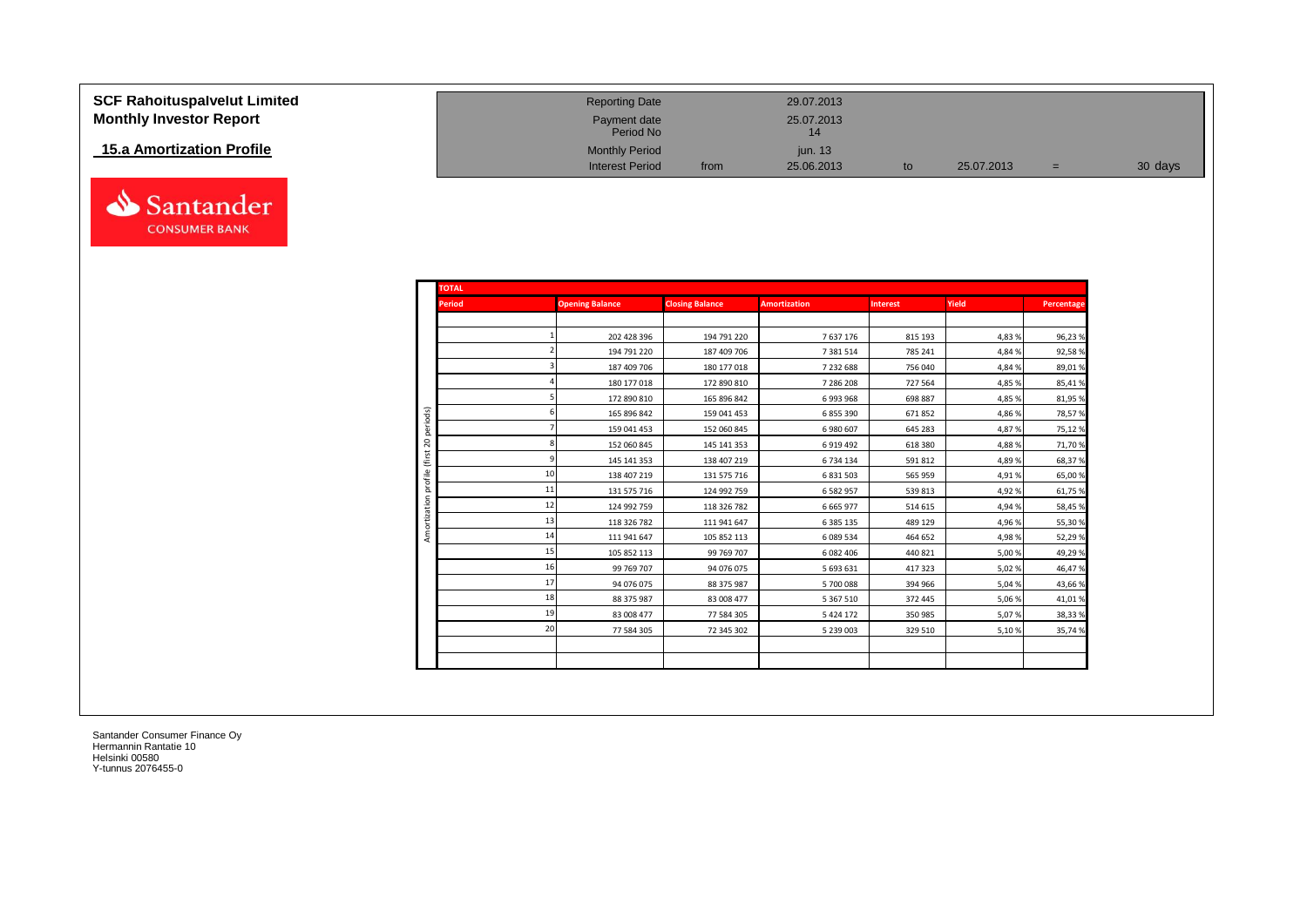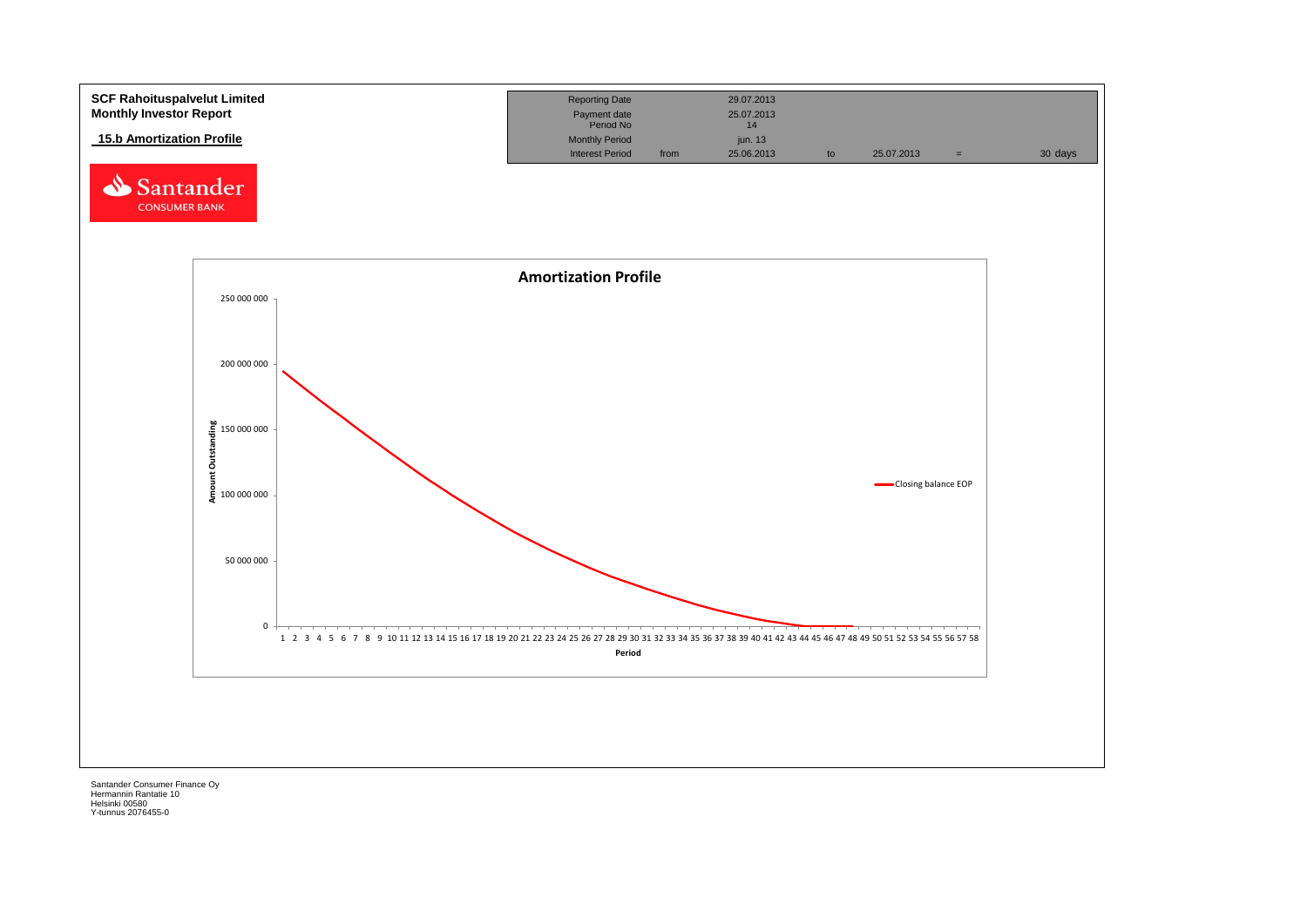| <b>SCF Rahoituspalvelut Limited</b> | <b>Reporting Date</b>     | 29.07.2013         |    |            |     |         |
|-------------------------------------|---------------------------|--------------------|----|------------|-----|---------|
| <b>Monthly Investor Report</b>      | Payment date<br>Period No | 25.07.2013<br>14   |    |            |     |         |
| 16.a Payment Holidays               | <b>Monthly Period</b>     | jun. 13            |    |            |     |         |
|                                     | <b>Interest Period</b>    | 25.06.2013<br>from | to | 25.07.2013 | $=$ | 30 days |
| Santander                           |                           |                    |    |            |     |         |

| <b>TOTAL</b><br><b>Period</b> |         |      | No of cont Number of periods granted | <b>Sum of Payments</b> |
|-------------------------------|---------|------|--------------------------------------|------------------------|
|                               | 201 205 | 181  | 248                                  | 2 124 992              |
|                               | 201 206 | 154  | 227                                  | 1 603 234              |
|                               | 201 207 | 157  | 230                                  | 2 0 2 1 9 3 7          |
|                               | 201 208 | 131  | 175                                  | 1 525 999              |
|                               | 201 209 | 108  | 153                                  | 1 082 676              |
|                               | 201 210 | 87   | 135                                  | 977 336                |
|                               | 201 211 | 87   | 131                                  | 930 795                |
|                               | 201 212 | 138  | 171                                  | 1 286 755              |
|                               | 201 301 | 112  | 157                                  | 1 222 860              |
|                               | 201 302 | 120  | 173                                  | 1 289 158              |
|                               | 201 303 | 123  | 166                                  | 1 409 025              |
|                               | 201 304 | 82   | 112                                  | 737 920                |
|                               | 201 305 | 83   | 111                                  | 751 282                |
|                               | 201 306 | 101  | 142                                  | 1 040 461              |
|                               |         |      |                                      |                        |
|                               |         |      |                                      |                        |
|                               |         |      |                                      |                        |
|                               |         |      |                                      |                        |
| Total                         |         | 1664 | 2 3 3 1                              | 18 004 430             |

**CONSUMER BANK**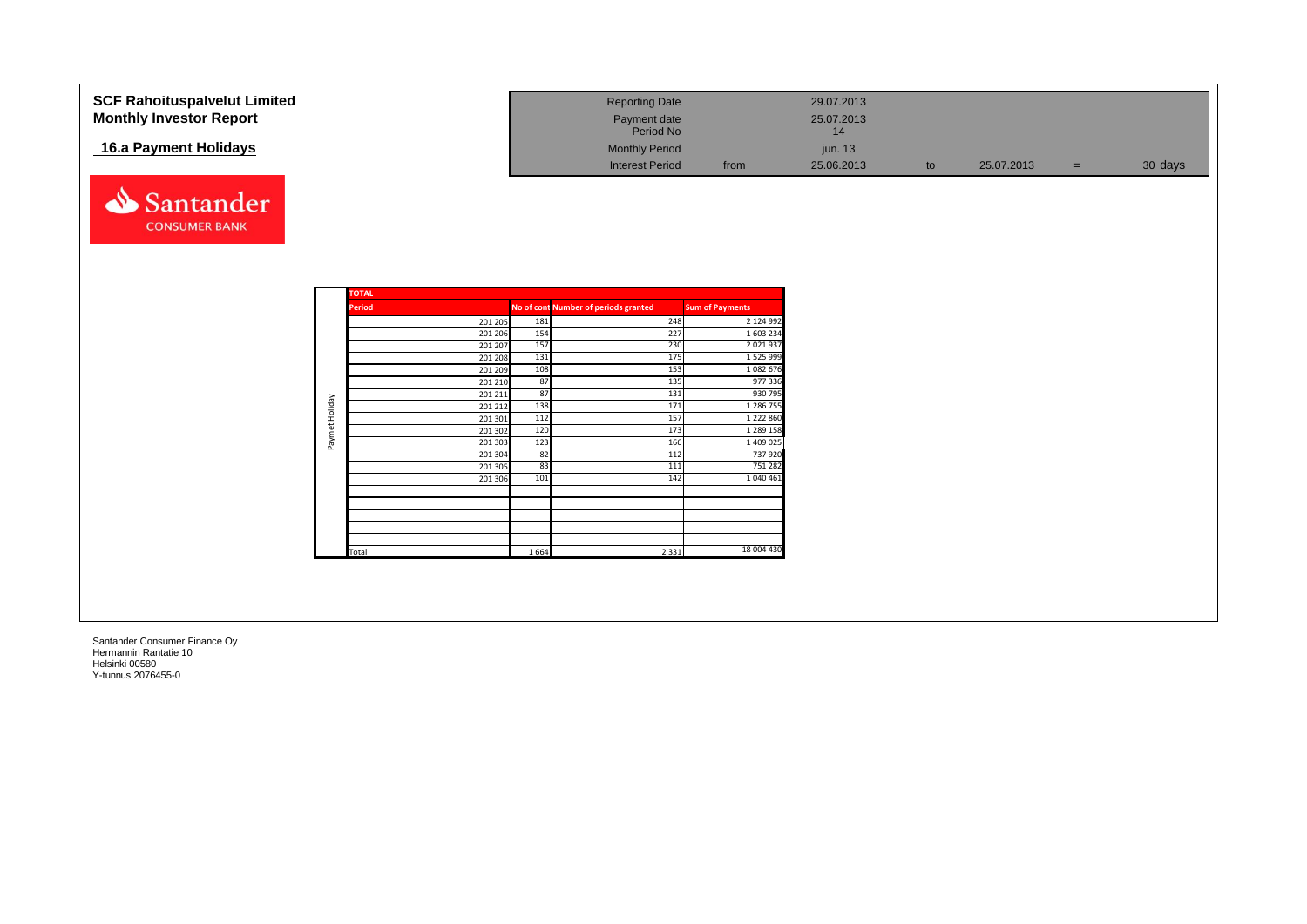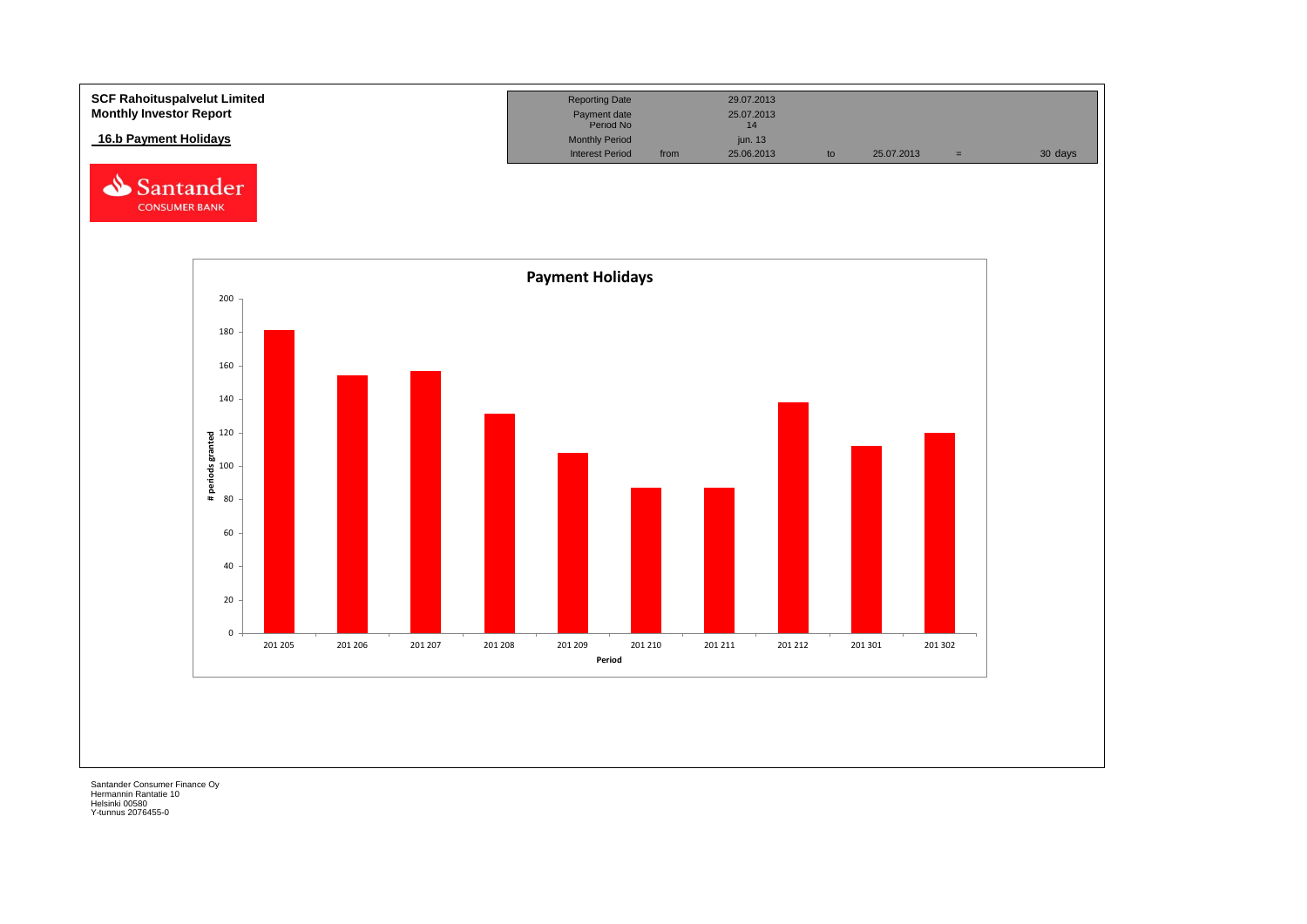| <b>SCF Rahoituspalvelut Limited</b><br><b>Monthly Investor Report</b> |              |              |                    |                          | <b>Reporting Date</b><br>Payment date<br>Period No |      | 29.07.2013<br>25.07.2013<br>14 |    |            |     |         |
|-----------------------------------------------------------------------|--------------|--------------|--------------------|--------------------------|----------------------------------------------------|------|--------------------------------|----|------------|-----|---------|
| 17.a Restructured Loans                                               |              |              |                    |                          | <b>Monthly Period</b><br><b>Interest Period</b>    | from | jun. 13<br>25.06.2013          | to | 25.07.2013 | $=$ | 30 days |
| Santander                                                             |              |              |                    |                          |                                                    |      |                                |    |            |     |         |
| <b>CONSUMER BANK</b>                                                  |              |              |                    |                          |                                                    |      |                                |    |            |     |         |
|                                                                       |              |              |                    |                          |                                                    |      |                                |    |            |     |         |
|                                                                       |              | <b>TOTAL</b> |                    |                          |                                                    |      |                                |    |            |     |         |
|                                                                       |              | Period       | 201205             | <b>No</b><br>$\mathbf 0$ | <b>Outstanding Balance</b>                         |      |                                |    |            |     |         |
|                                                                       |              |              | 201206             |                          | $\mathbf 0$                                        |      |                                |    |            |     |         |
|                                                                       |              |              | 201207             |                          | $\overline{0}$                                     |      |                                |    |            |     |         |
|                                                                       |              |              | 201208             | $\mathbf 0$              |                                                    |      |                                |    |            |     |         |
|                                                                       |              |              | 201209<br>201210   |                          | $\mathbf 0$<br>$\mathbf 0$                         |      |                                |    |            |     |         |
|                                                                       |              |              | 201211             | $\mathbf 0$              |                                                    |      |                                |    |            |     |         |
|                                                                       |              |              | 201212             |                          | $\mathbf 0$                                        |      |                                |    |            |     |         |
|                                                                       |              |              | 201 301            |                          | $\overline{0}$                                     |      |                                |    |            |     |         |
|                                                                       | Restructured |              | 201 302<br>201 303 | $\mathbf 0$              | $\overline{0}$                                     |      |                                |    |            |     |         |
|                                                                       |              |              | 201 304            |                          | $\mathbf 0$                                        |      |                                |    |            |     |         |
|                                                                       |              |              | 201 305            | $\mathbf 0$              |                                                    |      |                                |    |            |     |         |
|                                                                       |              |              |                    |                          |                                                    |      |                                |    |            |     |         |
|                                                                       |              |              |                    |                          |                                                    |      |                                |    |            |     |         |
|                                                                       |              |              |                    |                          |                                                    |      |                                |    |            |     |         |
|                                                                       |              |              |                    |                          |                                                    |      |                                |    |            |     |         |
|                                                                       |              |              |                    |                          |                                                    |      |                                |    |            |     |         |
|                                                                       |              | Total        |                    | $\Omega$                 |                                                    |      |                                |    |            |     |         |
|                                                                       |              |              |                    |                          |                                                    |      |                                |    |            |     |         |
|                                                                       |              |              |                    |                          |                                                    |      |                                |    |            |     |         |
|                                                                       |              |              |                    |                          |                                                    |      |                                |    |            |     |         |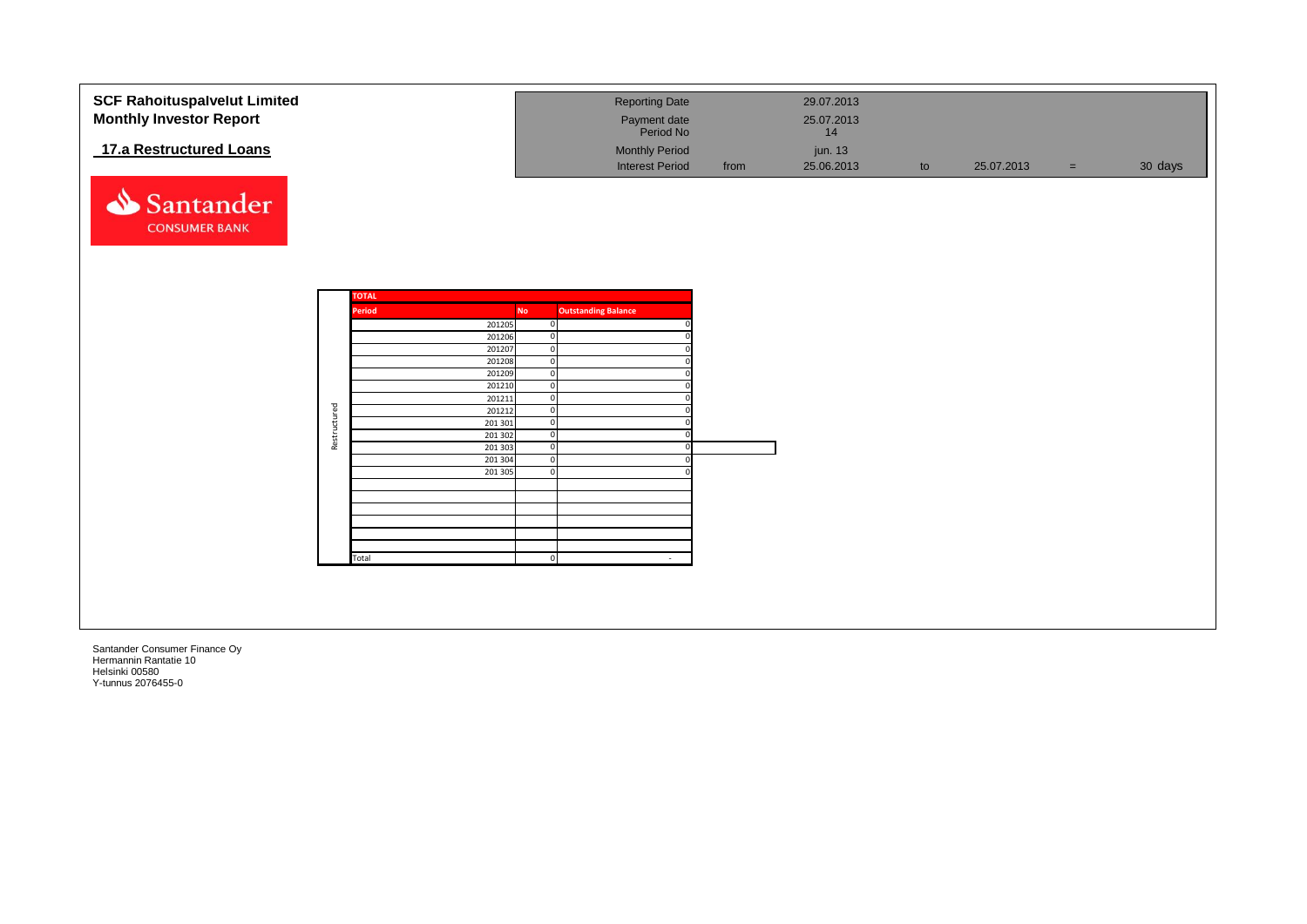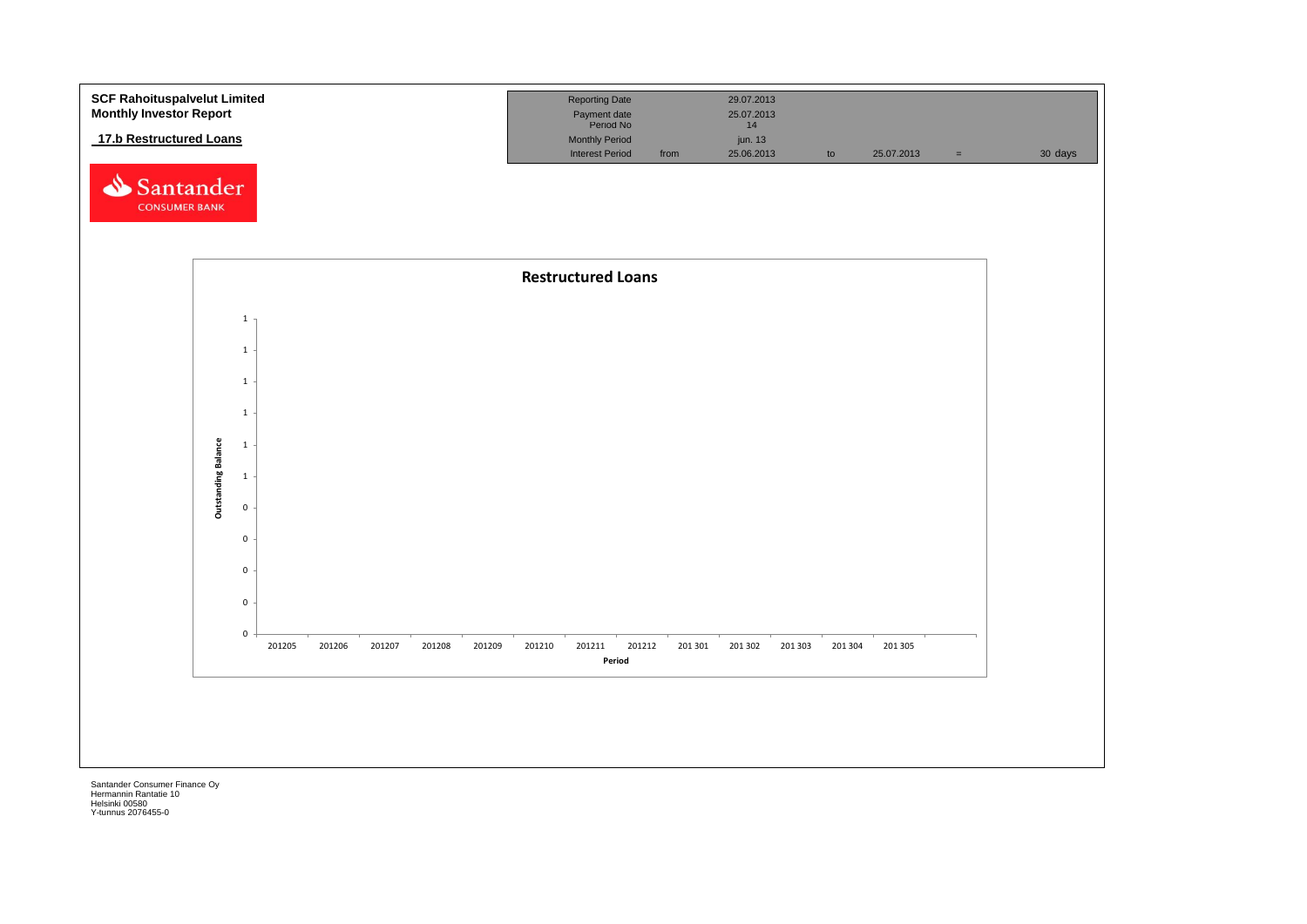| <b>SCF Rahoituspalvelut Limited</b> | <b>Reporting Date</b>     |      | 29.07.2013 |            |   |         |  |
|-------------------------------------|---------------------------|------|------------|------------|---|---------|--|
| <b>Monthly Investor Report</b>      | Payment date<br>Period No |      | 25.07.2013 |            |   |         |  |
| 18. Defaults, recoveries and loss   | <b>Monthly Period</b>     |      | jun. 13    |            |   |         |  |
|                                     | <b>Interest Period</b>    | from | 25.06.2013 | 25.07.2013 | = | 30 days |  |



|                        |                                 | <b>Recovery</b><br>Quarter |                   | 2012 3                    |      |                   | 20124                     |         |
|------------------------|---------------------------------|----------------------------|-------------------|---------------------------|------|-------------------|---------------------------|---------|
| <b>Default Quarter</b> | <b>Default</b><br><b>Amount</b> | No Of Loans                | <b>Recoveries</b> | Cum.<br><b>Recoveries</b> | Loss | <b>Recoveries</b> | Cum.<br><b>Recoveries</b> | Loss    |
| 2012 03                | 263 458                         | 23                         |                   |                           |      | 128 273           | 128 273                   | 135 184 |
| 2012 04                | 356 966                         |                            |                   |                           |      | 93 797            | 93 797                    | 263 168 |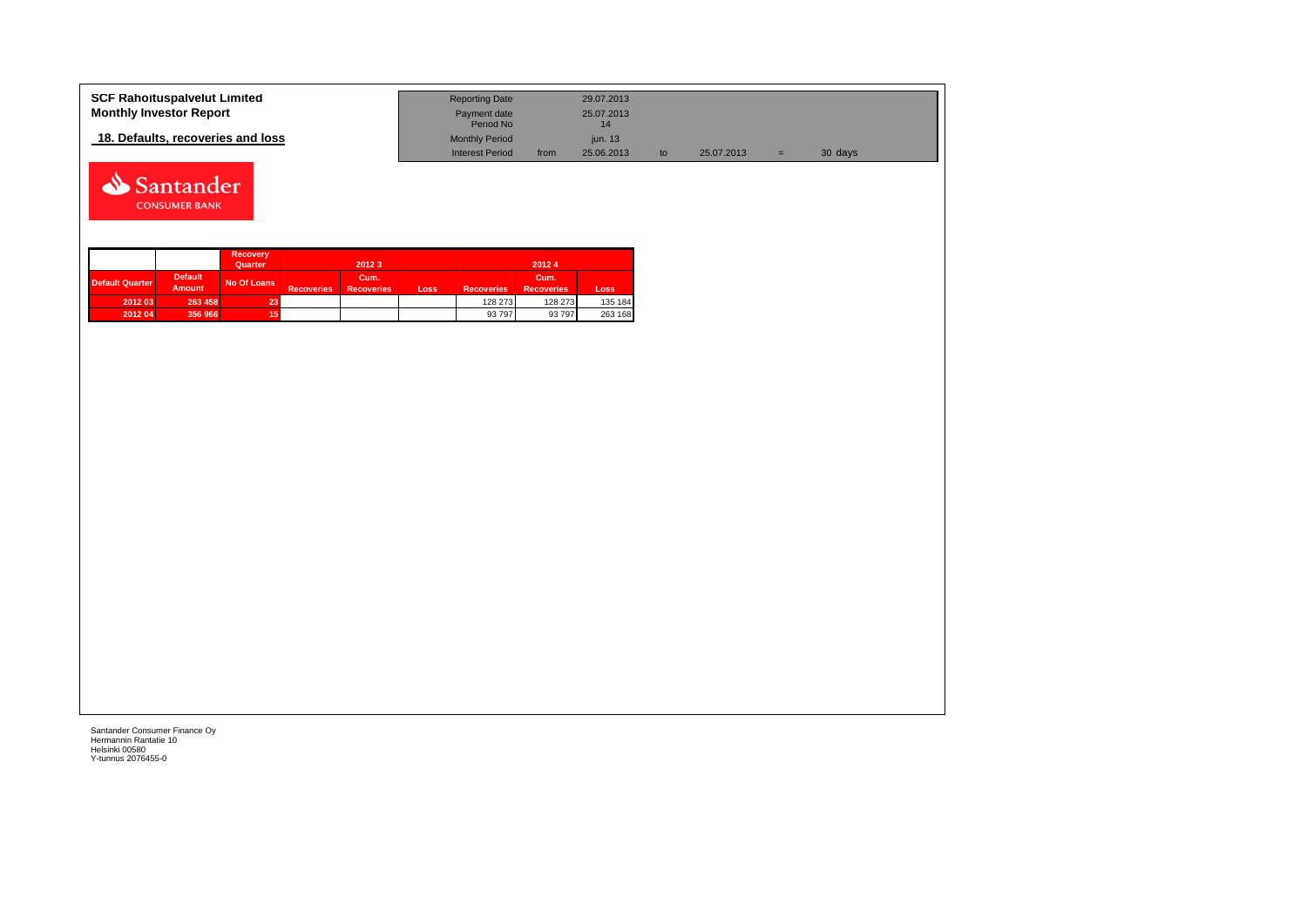| <b>SCF Rahoituspalvelut Limited</b><br><b>Monthly Investor Report</b> |                          | <b>Reporting Date</b><br>Payment date           |      | 29.07.2013<br>25.07.2013 |    |            |     |         |
|-----------------------------------------------------------------------|--------------------------|-------------------------------------------------|------|--------------------------|----|------------|-----|---------|
|                                                                       |                          | Period No                                       |      | 14                       |    |            |     |         |
| 19. Priority of Payments                                              |                          | <b>Monthly Period</b><br><b>Interest Period</b> | from | jun. 13<br>25.06.2013    | to | 25.07.2013 | $=$ | 30 days |
| ⇘<br>Santander<br><b>CONSUMER BANK</b>                                |                          |                                                 |      |                          |    |            |     |         |
| <b>Purchaser Priority of Payments</b>                                 |                          |                                                 |      |                          |    |            |     |         |
| Purchaser Available Distribution Amount                               | $+$                      | 14 906 409,58 EUR                               |      |                          |    |            |     |         |
| Senior Expenses                                                       |                          | 1 291,67 EUR                                    |      |                          |    |            |     |         |
| Servicing Fee                                                         |                          | 109 652,17 EUR                                  |      |                          |    |            |     |         |
| Interest on Loan to Issuer                                            |                          | 855 104,74 EUR                                  |      |                          |    |            |     |         |
| Principal on Loan to Issuer                                           |                          | 13 940 361,00 EUR                               |      |                          |    |            |     |         |
| Principal on Purchaser Subordinated Loan                              | $\sim$                   | <b>EUR</b><br>$\sim$                            |      |                          |    |            |     |         |
|                                                                       |                          |                                                 |      |                          |    |            |     |         |
| <b>Issuer Priority of Payments</b>                                    |                          |                                                 |      |                          |    |            |     |         |
| <b>Issuer Available Distribution Amount</b>                           | $+$                      | 21 287 740,15 EUR                               |      |                          |    |            |     |         |
| Senior Expenses                                                       |                          | 1 083,34 EUR                                    |      |                          |    |            |     |         |
| Net Swap Payments                                                     |                          | 115633,8382 EUR                                 |      |                          |    |            |     |         |
| Interest Notes Class A                                                |                          | 128 768,00 EUR                                  |      |                          |    |            |     |         |
| Payments to Liquidity Provider                                        |                          | <b>EUR</b><br>$\sim$                            |      |                          |    |            |     |         |
| Principal Payments on Class A                                         |                          | 13 940 361,00 EUR                               |      |                          |    |            |     |         |
| <b>Interest Notes Class B</b>                                         |                          | 81 114,00 EUR                                   |      |                          |    |            |     |         |
| Principal Payments Class B                                            |                          | <b>EUR</b><br>$\omega_{\rm{max}}$               |      |                          |    |            |     |         |
| Payments to Reserve Fund                                              |                          | 6 073 070,49 EUR                                |      |                          |    |            |     |         |
| Interest Issuer Subordinated Loan                                     |                          | 435 126,03 EUR                                  |      |                          |    |            |     |         |
| Principal Issuer Subordinated Loan                                    |                          | <b>EUR</b><br>$\mathcal{L}_{\mathcal{A}}$       |      |                          |    |            |     |         |
| Termination Payment Swap Counterparty                                 |                          | <b>EUR</b><br>$\sim$<br>512 583,46 EUR          |      |                          |    |            |     |         |
| Payment to Purchaser                                                  |                          |                                                 |      |                          |    |            |     |         |
|                                                                       |                          |                                                 |      |                          |    |            |     |         |
| <b>Purchaser Priority of Payments: Second Pass</b>                    |                          |                                                 |      |                          |    |            |     |         |
| <b>Available Distribution Amount</b>                                  | $\ddot{}$                | 512 583,46 EUR                                  |      |                          |    |            |     |         |
| Servicer Advance Fund Replenishment                                   |                          | <b>EUR</b><br>$\blacksquare$                    |      |                          |    |            |     |         |
| Interest on Purchaser Subordinated Loan (SAF)                         | $\overline{\phantom{a}}$ | 260,58 EUR                                      |      |                          |    |            |     |         |
| Principal on Purchaser Subordinated Loan (SAF)                        |                          | <b>EUR</b><br>$\overline{a}$                    |      |                          |    |            |     |         |
| Payment of residual funds to Seller                                   | $=$                      | 512 322,88 EUR                                  |      |                          |    |            |     |         |
|                                                                       |                          |                                                 |      |                          |    |            |     |         |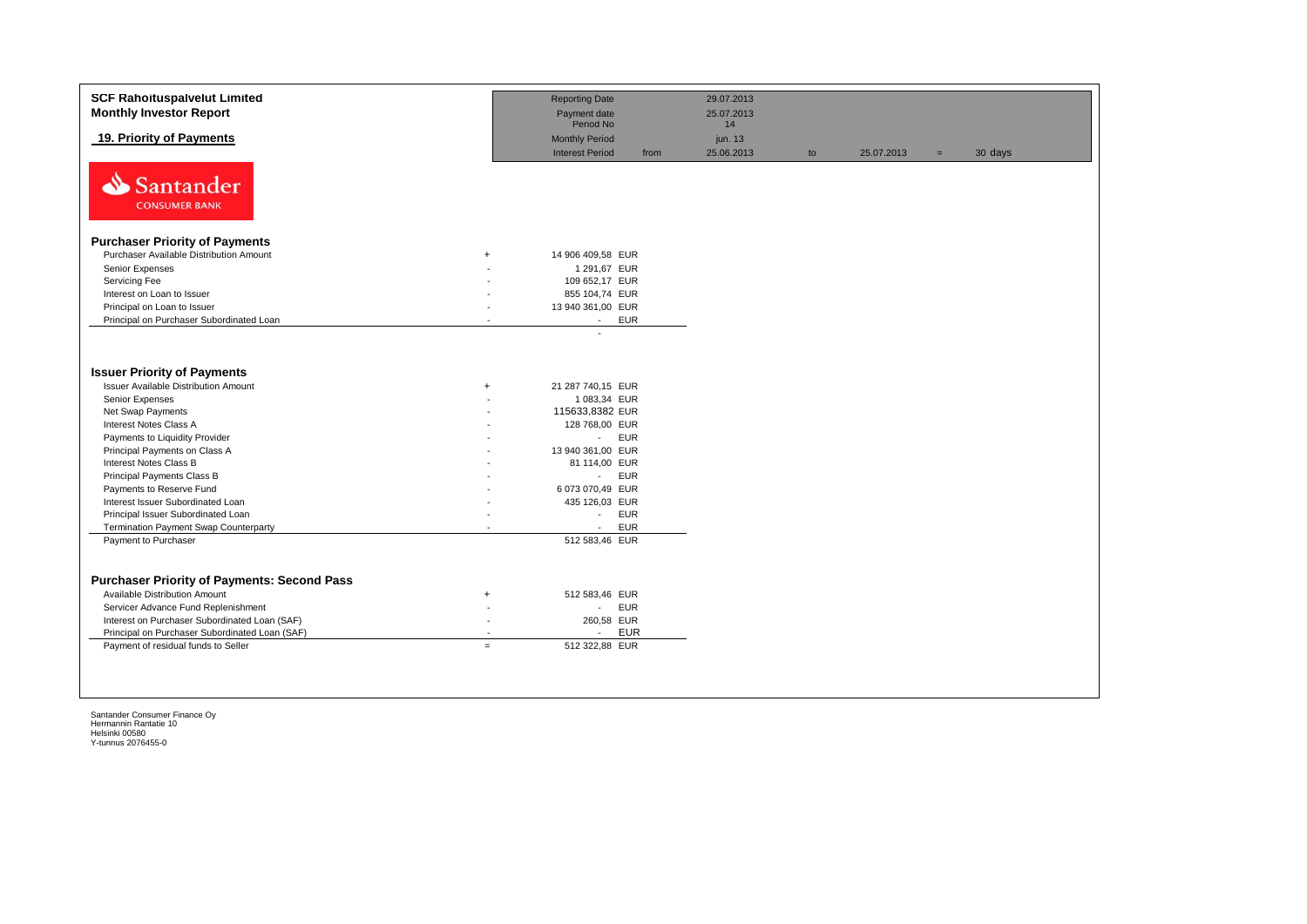| <b>SCF Rahoituspalvelut Limited</b><br><b>Monthly Investor Report</b><br><b>20. Transaction Costs</b> |                      | <b>Reporting Date</b><br>Payment date<br>Period No<br><b>Monthly Period</b><br><b>Interest Period</b> | 29.07.2013<br>25.07.2013<br>14<br>jun. 13<br>25.06.2013<br>from | to | 25.07.2013 | $=$ | 30 days |
|-------------------------------------------------------------------------------------------------------|----------------------|-------------------------------------------------------------------------------------------------------|-----------------------------------------------------------------|----|------------|-----|---------|
| Santander<br><b>CONSUMER BANK</b>                                                                     |                      |                                                                                                       |                                                                 |    |            |     |         |
| <b>Transaction Costs</b>                                                                              | <b>All Notes</b>     | <b>Class A</b>                                                                                        | <b>Class B</b>                                                  |    |            |     |         |
| Senior Expenses                                                                                       | 1 291,67 EUR         |                                                                                                       |                                                                 |    |            |     |         |
| Interest accrued for the Period                                                                       | 209 882,00 EUR       | 128 768,00 EUR                                                                                        | 81 114,00 EUR                                                   |    |            |     |         |
| Cumulative Interest accrued                                                                           | 5 397 884,00 EUR     | 4 104 830,00 EUR                                                                                      | 1 293 054,00 EUR                                                |    |            |     |         |
| <b>Interest Payments</b>                                                                              | 209 882,00 EUR       | 128 768,00 EUR                                                                                        | 81 114,00 EUR                                                   |    |            |     |         |
| <b>Cumulative Interest Payments</b>                                                                   | 5 397 884,00 EUR     | 4 104 830,00 EUR                                                                                      | 1 293 054,00 EUR                                                |    |            |     |         |
| Interest accrued on Subordinated Loans for the Period                                                 | 435 386,61 EUR       |                                                                                                       |                                                                 |    |            |     |         |
| Cumulative Interest accrued on Subordinated Loans                                                     | 1449 285,89 EUR      |                                                                                                       |                                                                 |    |            |     |         |
| Interest Payments on Subordinated Loans                                                               | 435 386,61 EUR       |                                                                                                       |                                                                 |    |            |     |         |
| Cumulative Interest Payments on Subordinated Loans                                                    | 1449 285,89 EUR      |                                                                                                       |                                                                 |    |            |     |         |
| Unpaid Interest for the Period                                                                        | <b>EUR</b><br>$\sim$ |                                                                                                       |                                                                 |    |            |     |         |
| <b>Cumulative Unpaid Interest</b>                                                                     | <b>EUR</b>           |                                                                                                       |                                                                 |    |            |     |         |
|                                                                                                       |                      |                                                                                                       |                                                                 |    |            |     |         |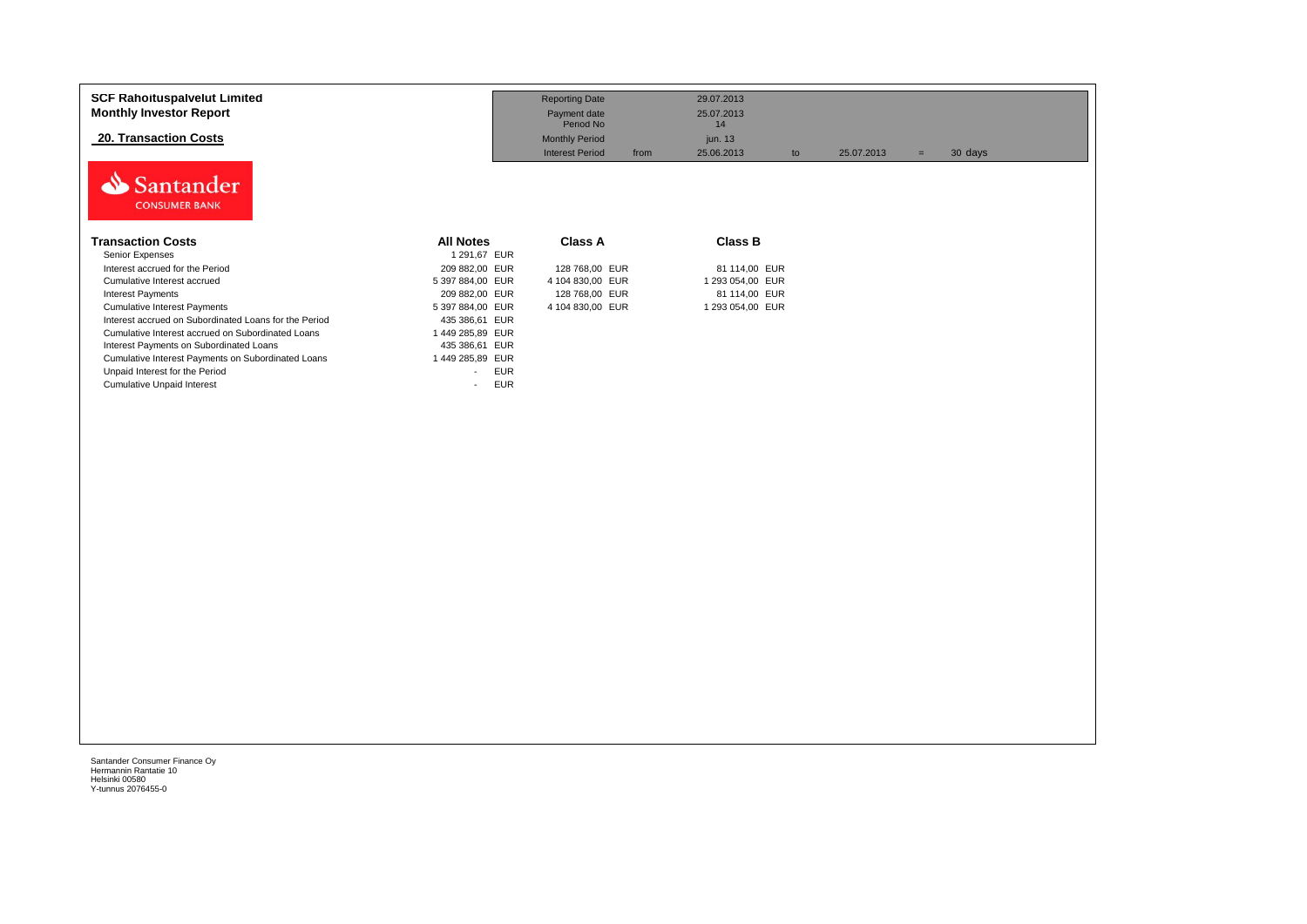| <b>SCF Rahoituspalvelut Limited</b><br><b>Monthly Investor Report</b>            |                                   | <b>Reporting Date</b><br>Payment date<br>Period No      | 29.07.2013<br>25.07.2013    |    |            |                     |  |
|----------------------------------------------------------------------------------|-----------------------------------|---------------------------------------------------------|-----------------------------|----|------------|---------------------|--|
| 21. Swap Counterparty Data                                                       |                                   | <b>Monthly Period</b><br><b>Interest Period</b><br>from | 14<br>jun. 13<br>25.06.2013 | to | 25.07.2013 | 30 days<br>$\equiv$ |  |
| Santander<br><b>CONSUMER BANK</b>                                                |                                   |                                                         |                             |    |            |                     |  |
| <b>Swap Counterparty Data</b><br>Swap Counterparty Provider                      | Banco Santander SA                |                                                         |                             |    |            |                     |  |
| Swap Rating Trigger Breach<br>Swap Collateral posted                             | yes<br>679 808 EUR                | Based on calculations as of 5th July 2013               |                             |    |            |                     |  |
| <b>Swap Data</b><br>Swap Type                                                    | Fixed Floating Interest Rate Swap |                                                         |                             |    |            |                     |  |
| Swap Average Performing Balance<br>1M Euribor (Notes, Swap)                      | 209 405 486,45 EUR<br>0,1270 %    |                                                         |                             |    |            |                     |  |
| Gross Amount Due to Swap Counterparty<br>Gross Amount Due from Swap Counterparty | 856 188,08 EUR<br>740 554,25 EUR  |                                                         |                             |    |            |                     |  |
| Net Amount Due to Swap Counterparty                                              | 115 633,84 EUR                    |                                                         |                             |    |            |                     |  |
|                                                                                  |                                   |                                                         |                             |    |            |                     |  |
|                                                                                  |                                   |                                                         |                             |    |            |                     |  |
|                                                                                  |                                   |                                                         |                             |    |            |                     |  |
|                                                                                  |                                   |                                                         |                             |    |            |                     |  |
|                                                                                  |                                   |                                                         |                             |    |            |                     |  |
|                                                                                  |                                   |                                                         |                             |    |            |                     |  |
|                                                                                  |                                   |                                                         |                             |    |            |                     |  |
|                                                                                  |                                   |                                                         |                             |    |            |                     |  |
|                                                                                  |                                   |                                                         |                             |    |            |                     |  |
|                                                                                  |                                   |                                                         |                             |    |            |                     |  |
|                                                                                  |                                   |                                                         |                             |    |            |                     |  |
|                                                                                  |                                   |                                                         |                             |    |            |                     |  |
| Santander Consumer Finance Oy<br>Hermannin Rantatie 10                           |                                   |                                                         |                             |    |            |                     |  |
| Helsinki 00580<br>Y-tunnus 2076455-0                                             |                                   |                                                         |                             |    |            |                     |  |